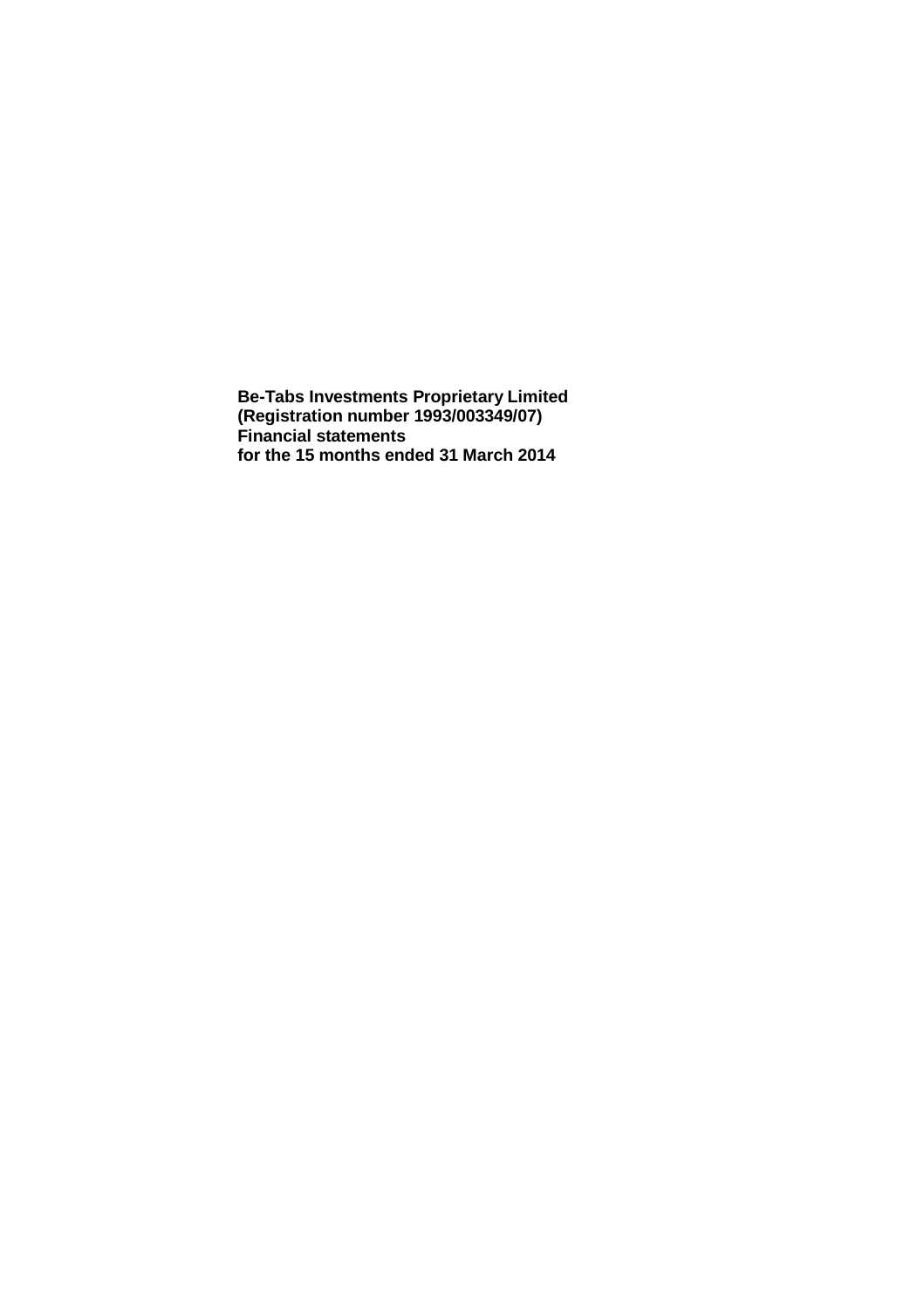## **General Information**

| <b>Country of incorporation and domicile</b> | South Africa                                                                                                                            |
|----------------------------------------------|-----------------------------------------------------------------------------------------------------------------------------------------|
| <b>Directors</b>                             | A Madan<br>D Brothers                                                                                                                   |
| <b>Registered office</b>                     | 121 Boshoff Street<br>New Muckleneuk<br>Pretoria<br>0181                                                                                |
| <b>Business address</b>                      | 14 Lautre Road<br>Stormill Ext 1<br>Roodepoort<br>1742                                                                                  |
| <b>Postal address</b>                        | PO Box 43486<br>Industria<br>2042                                                                                                       |
| <b>Holding company</b>                       | Be-Tabs Pharmaceuticals Proprietary Limited<br>incorporated in Republic of South Africa                                                 |
| <b>Ultimate holding company</b>              | Daiichi Sankyo Limited<br>incorporated in Japan                                                                                         |
| <b>Auditors</b>                              | PricewaterhouseCoopers Inc                                                                                                              |
| <b>Secretary</b>                             | <b>Grant Thornton</b>                                                                                                                   |
| <b>Company registration number</b>           | 1993/003349/07                                                                                                                          |
| <b>Level of assurance</b>                    | These financial statements have been audited in compliance<br>with the applicable requirements of the Companies Act of South<br>Africa. |
| Preparer                                     | The financial statements were independently compiled under<br>the supervision of:<br>PI Heslinga CA (SA)                                |
| <b>Published</b>                             |                                                                                                                                         |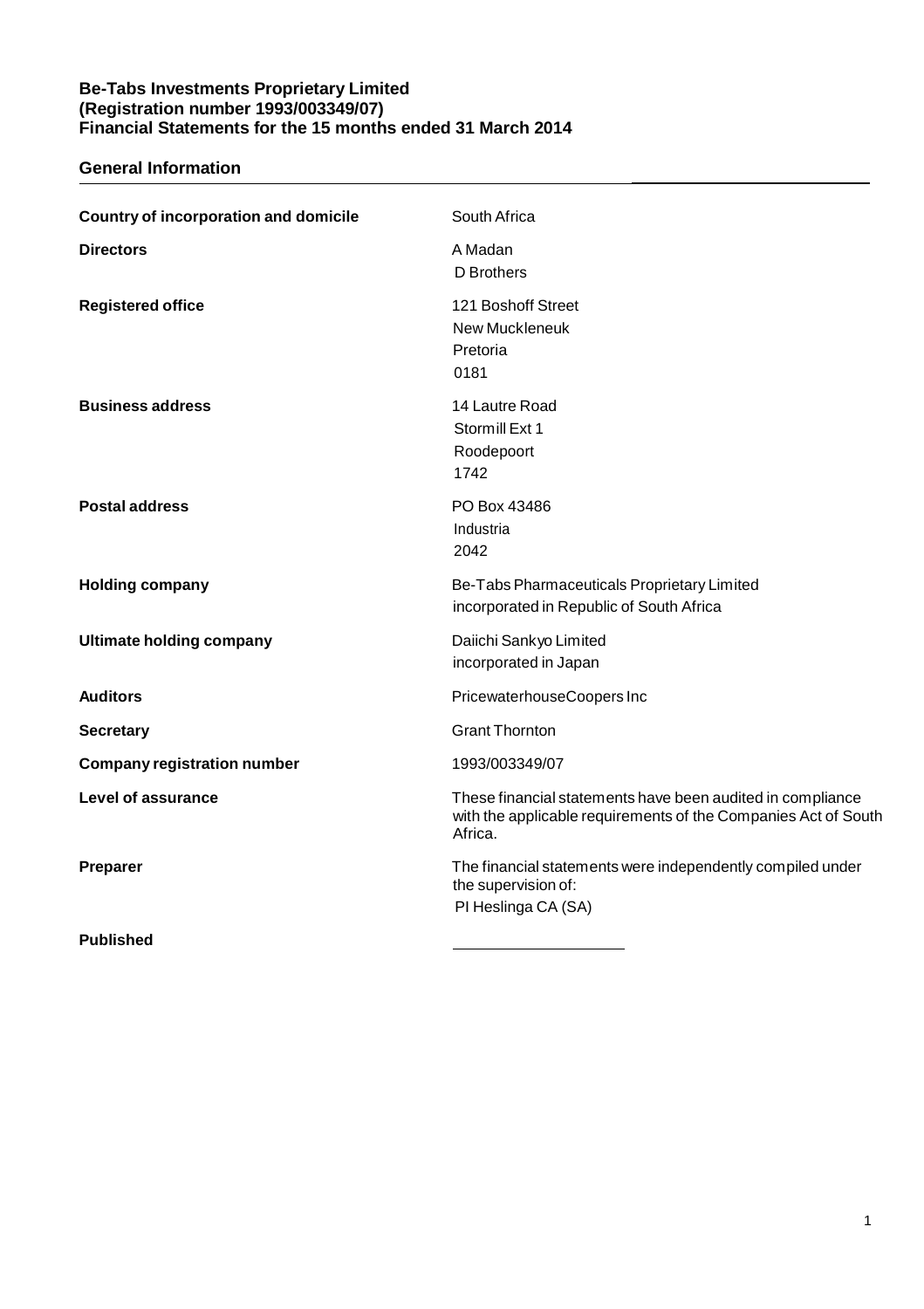# **Index**

The reports and statements set out below comprise the financial statements presented to the shareholder:

|                                                             | Page      |
|-------------------------------------------------------------|-----------|
| Directors' Responsibilities and Approval                    | 3         |
| Directors' Report                                           | $4 - 5$   |
| Independent Auditor's Report                                | $6 - 7$   |
| <b>Statement of Financial Position</b>                      | 8         |
| Statement of Profit and Loss and Other Comprehensive Income | 9         |
| Statement of Changes in Equity                              | 10        |
| <b>Statement of Cash Flows</b>                              | 11        |
| <b>Accounting Policies</b>                                  | $12 - 14$ |
| Notes to the Financial Statements                           | $15 - 22$ |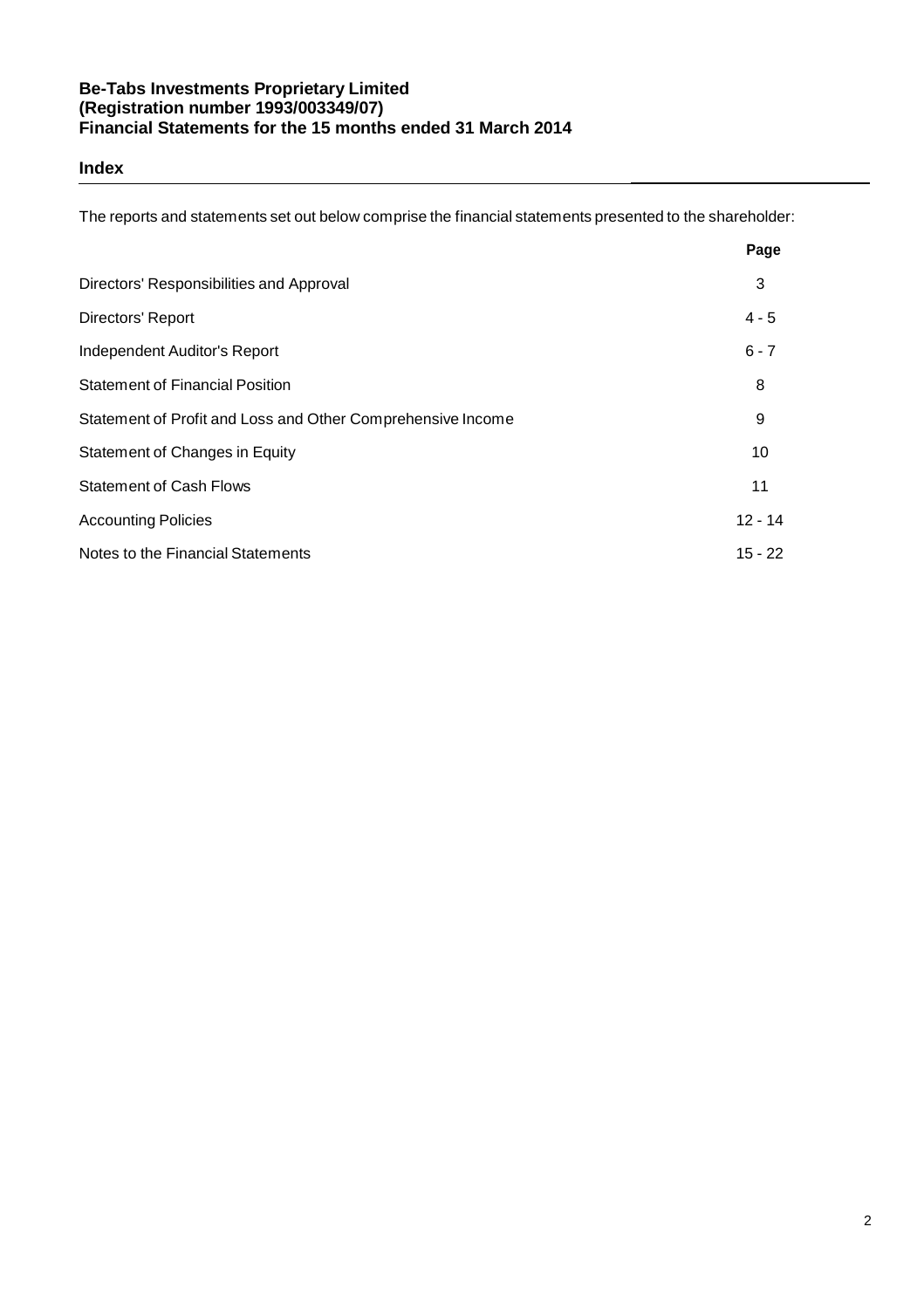## **Directors' Responsibilities and Approval**

The directors are required in terms of the Companies Act of South Africa to maintain adequate accounting records and are responsible for the content and integrity of the financial statements and related financial information included in this report. It is their responsibility to ensure that the financial statements fairly present the state of affairs of the company as at the end of the financial 15 months and the results of its operations and cash flows for the period then ended, in conformity with International Financial Reporting Standards. The external auditors are engaged to express an independent opinion on the financial statements.

The financial statements are prepared in accordance with International Financial Reporting Standards and are based upon appropriate accounting policies consistently applied and supported by reasonable and prudent judgements and estimates.

The directors acknowledge that they are ultimately responsible for the system of internal financial control established by the company and place considerable importance on maintaining a strong control environment. To enable the directors to meet these responsibilities, the directors sets standards for internal control aimed at reducing the risk of error or loss in a cost effective manner. The standards include the proper delegation of responsibilities within a clearly defined framework, effective accounting procedures and adequate segregation of duties to ensure an acceptable level of risk. These controls are monitored throughout the company and all employees are required to maintain the highest ethical standards in ensuring the company's business is conducted in a manner that in all reasonable circumstances is above reproach. The focus of risk management in the company is on identifying, assessing, managing and monitoring all known forms of risk across the company. While operating risk cannot be fully eliminated, the company endeavours to minimise it by ensuring that appropriate infrastructure, controls, systems and ethical behaviour are applied and managed within predetermined procedures and constraints.

The directors are of the opinion, based on the information and explanations given by management, that the system of internal control provides reasonable assurance that the financial records maybe relied on for the preparation of the financial statements. However, any system of internal financial control can provide only reasonable, and not absolute, assurance against material misstatement or loss.

The directors have reviewed the company's cash flow forecast for the period to 31 March 2015 and, in light of this review and the current financial position, they are satisfied that the company has or had access to adequate resources to continue in operational existence for the foreseeable future.

The external auditors are responsible for independently auditing and reporting on the company's financial statements. The financial statements have been examined by the company's external auditors and their report is presented on pages 6 to 7.

The external auditors were given unrestricted access to all financial records and related data, including minutes of the board of directors. The directors believe that all representations made to the independent auditors during their audit are valid and appropriate.

The financial statements and additional schedules set out on pages 8 to 22, and the directors report for pages 4 to 5, which have been prepared on the going concern basis, were approved by the directors on 05 May 2014 and were signed on its behalf by:

**A Madan D Brothers**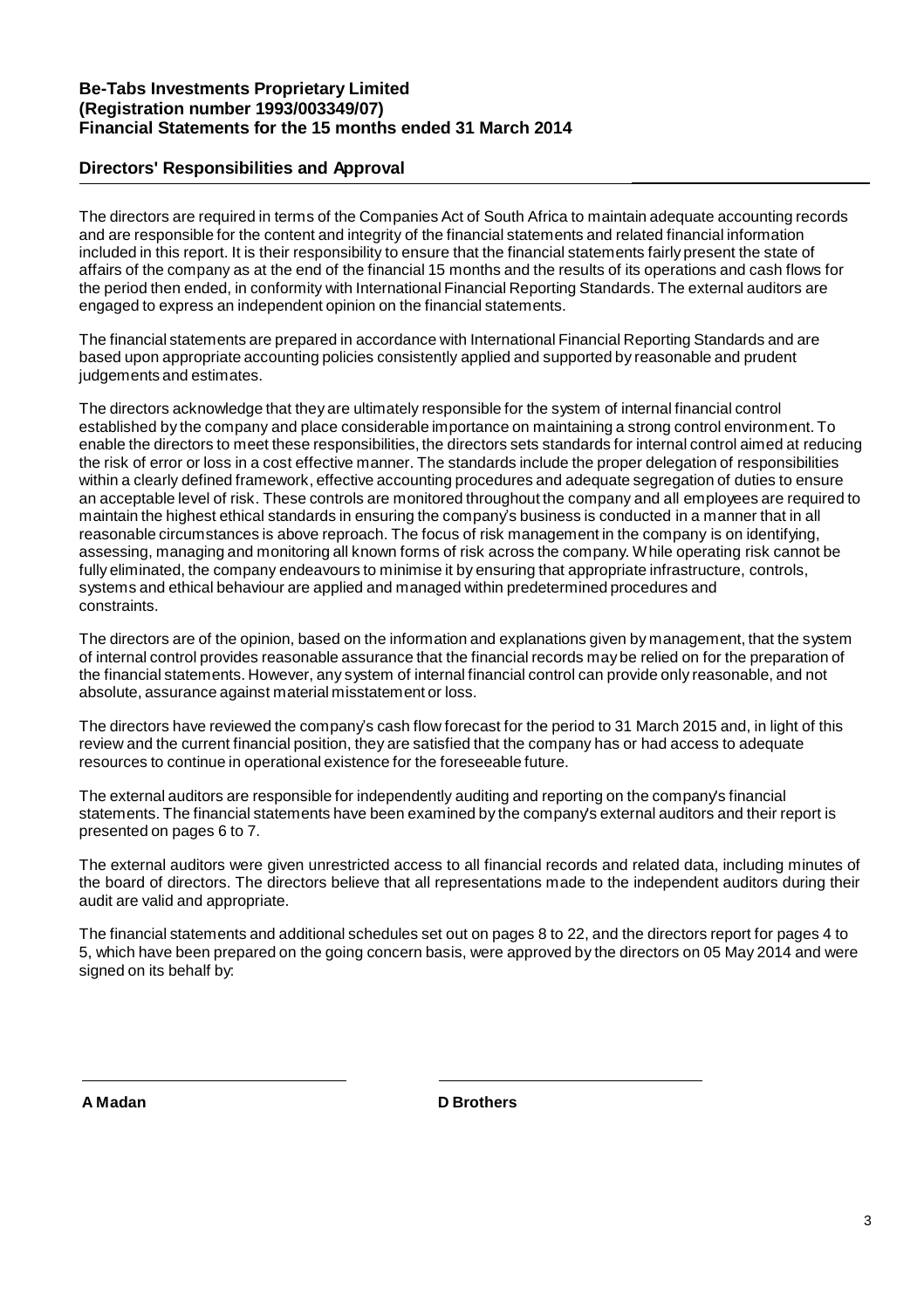## **Directors' Report**

The directors submit their report for the 15 months ended 31 March 2014.

#### **1. Review of activities**

#### **Main business and operations**

The company is engaged in holding investment property for the purpose of earning rental income and operates principally in South Africa.

The operating results and state of affairs of the company are fully set out in the attached financial statements and do not in our opinion require any further comment.

Net profit of the company was R 1,072,736 I N R 6 , 4 3 5 , 1 2 9 (2012: R 20,555 loss INR 133,735 loss), after taxation of R 417,175 INR  $2,502,549$  (2012: R – INR -).

| <b>Registered office</b> | 121 Boshoff Street<br>New Muckleneuk<br>Pretoria |
|--------------------------|--------------------------------------------------|
| <b>Business address</b>  | 14 Lautre Road<br>Stormill Ext 1<br>Roodepoort   |
| <b>Postal address</b>    | PO Box 43486<br>Industria<br>2042                |

#### **2. Going concern**

The financial statements have been prepared on the basis of accounting policies applicable to a going concern. This basis presumes that funds will be available to finance future operations and that the realisation of assets and settlement of liabilities, contingent obligations and commitments will occur in the ordinary course of business.

#### **3. Events after the reporting period**

The directors are not aware of any matter or circumstance arising since the end of the financial 15 months, which might have a material impact on the reported results.

#### **4. Authorised and issued share capital**

There were no changes in the authorised or issued share capital of the company during the 15 months under review.

## **5. Dividends**

No dividends were declared or paid to the shareholder during the 15 months.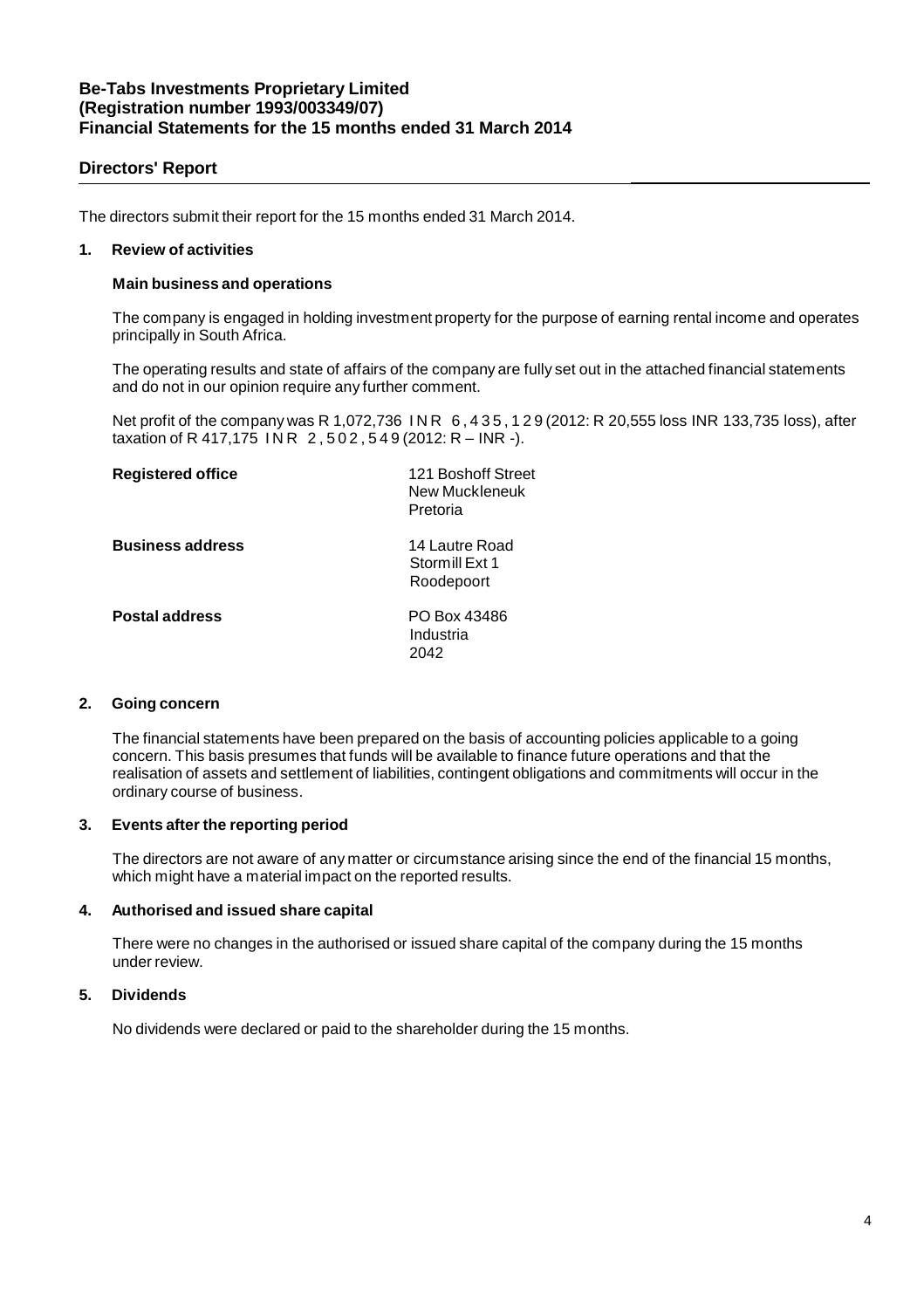## **Directors' Report**

#### **6. Directors**

The directors of the company during the 15 months and to the date of this report are as follows:

| Name       | <b>Nationality</b> |
|------------|--------------------|
| A Madan    | Indian             |
| D Brothers | South African      |

## **7. Secretary**

The secretary of the company is Grant Thornton of:

| <b>Business address</b> | 121 Boshoff Street |
|-------------------------|--------------------|
|                         | New Muckleneuk     |
|                         | Pretoria           |
|                         | 0181               |

### **8. Holding company**

The company's holding company is Be-Tabs Pharmaceuticals Proprietary Limited incorporated in Republic of South Africa

## **9. Ultimate holding company**

The company's ultimate holding company is Daiichi Sankyo Limited incorporated in Japan.

#### **10. Auditors**

PricewaterhouseCoopers Inc, will continue in office in accordance with section 90 of the Companies Act of South Africa.

## **11. Liquidity and solvency**

The directors have performed the required liquidity and solvency tests required by the Companies Act of South Africa.

## **12. Change in financial year end**

The company changed its financial year end from December to March during the current year, resulting is a 15 months reporting period.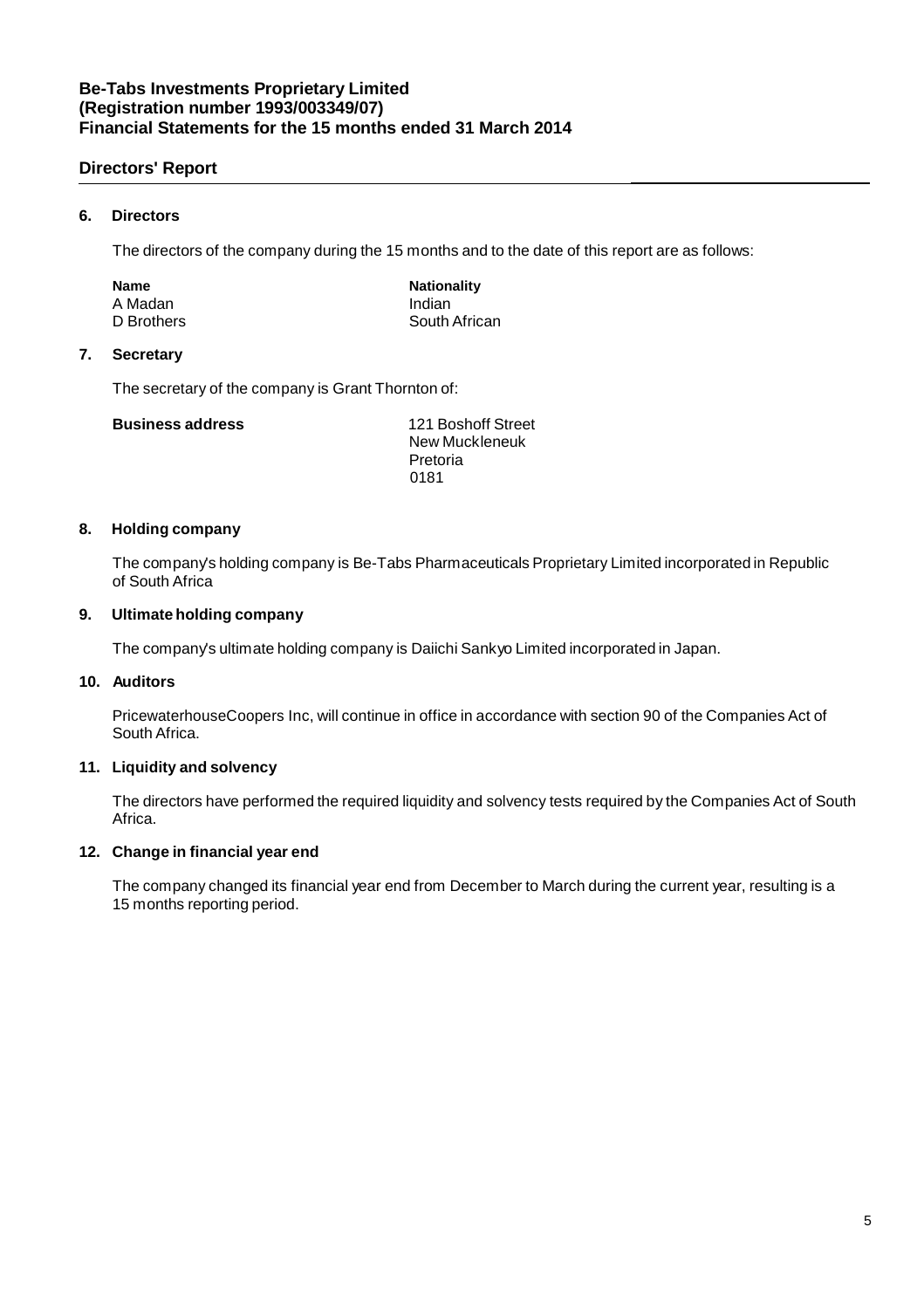# INDEPENDENT AUDITOR'S REPORT TO THE SHAREHOLDERS OF BE-TABS INVESTMENTS PROPRIETARY LIMITED

We have audited the financial statements of Be-Tabs Investments Proprietary Limited set out on pages 8 to 22, which comprise the statement of financial position as at 31 March 2014, and the statement of profit and loss and other comprehensive income, statement of changes in equity and statement of cash flows for the year then ended, and the notes, comprising a summary of significant accounting policies and other explanatory information.

## *Directors'Responsibility for the Financial Statements*

The company's directors are responsible for the preparation and fair presentation of these financial statements in accordance with International Financial Reporting Standards and the requirements of the Companies Act of South Africa, and for such internal control as the directors determine is necessary to enable the preparation of financial statements that are free from material misstatement, whether due to fraud or error.

## *Auditor's Responsibility*

Our responsibility is to express an opinion on these financial statements based on our audit. We conducted our audit in accordance with International Standards on Auditing. Those standards require that we comply with ethical requirements and plan and perform the audit to obtain reasonable assurance about whether the financial statements are free from material misstatement.

An audit involves performing procedures to obtain audit evidence about the amounts and disclosures in the financial statements. The procedures selected depend on the auditor's judgement, including the assessment of the risks of material misstatement of the financial statements, whether due to fraud or error. In making those risk assessments, the auditor considers internal control relevant to the entity's preparation and fair presentation of the financial statements in order to design audit procedures that are appropriate in the circumstances, but not for the purpose of expressing an opinion on the effectiveness of the entity's internal control. An audit also includes evaluating the appropriateness of accounting policies used and the reasonableness of accounting estimates made by management, as well as evaluating the overall presentation of the financial statements.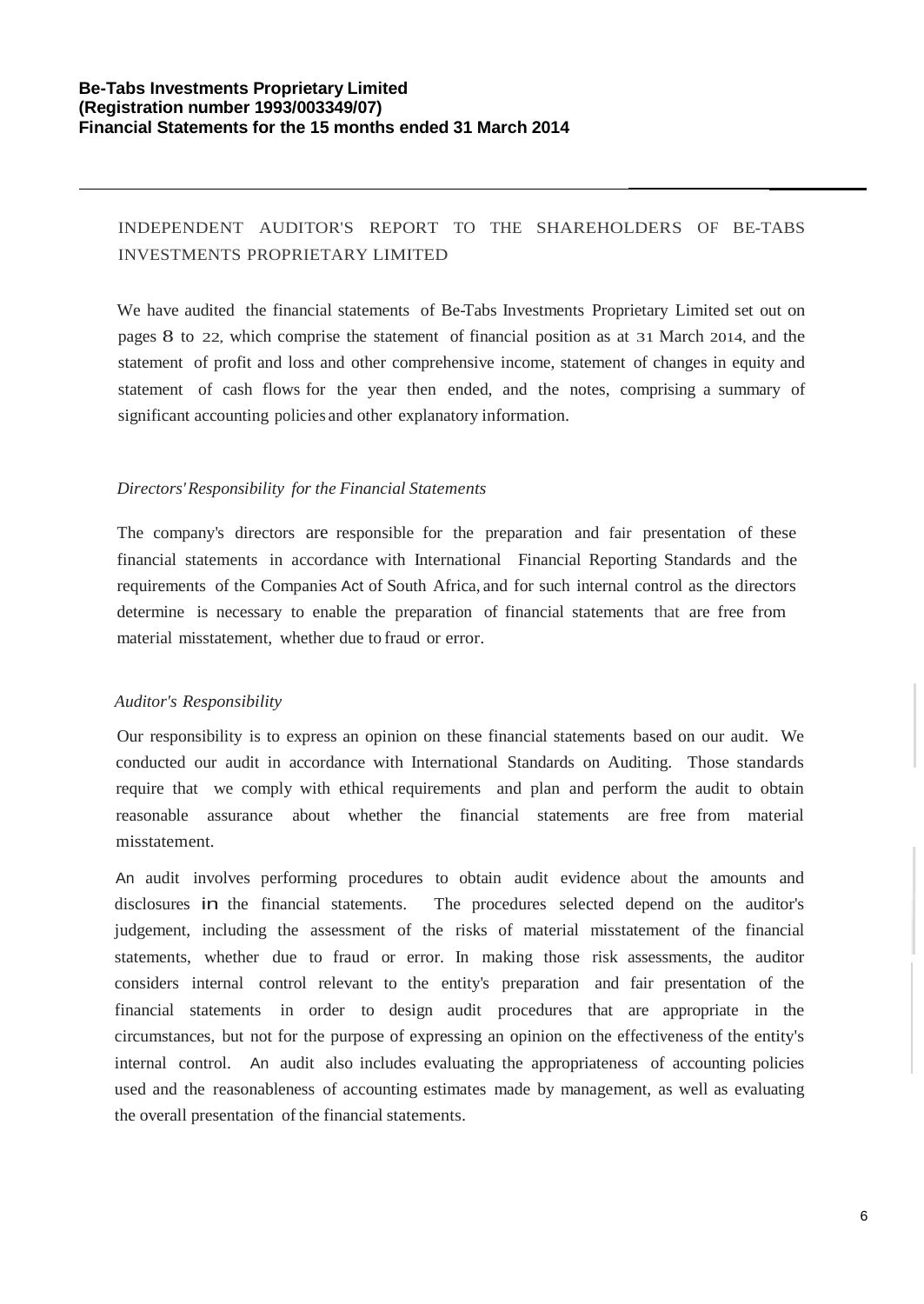We believe that the audit evidence we have obtained is sufficient and appropriate to provide a basis for our audit opinion.

#### *Opinion*

In our opinion, the financial statements present fairly, in all material respects, the financial position of Be-Tabs Investments Proprietary Limited as at 31 March 2014, and its financial performance and its cash flows for the year then ended in accordance with International Financial Reporting Standards and the requirements of the Companies Act ofSouth Africa.

#### *Other reports required by theCompanies Act*

As part of our audit of the financial statements for the year ended 31 March 2014, we have read the Directors' Report for the purpose of identifying whether there are material inconsistencies between the report and the audited financial statements.This report is the responsibility of the respective preparers. Based on reading this report we have not identified material inconsistencies between this report and the audited financial statements. However, we have not audited this report and accordingly do not express an opinion on this report.

Director: Leon de Wet Registered Auditor Sunninghills 05 May 2014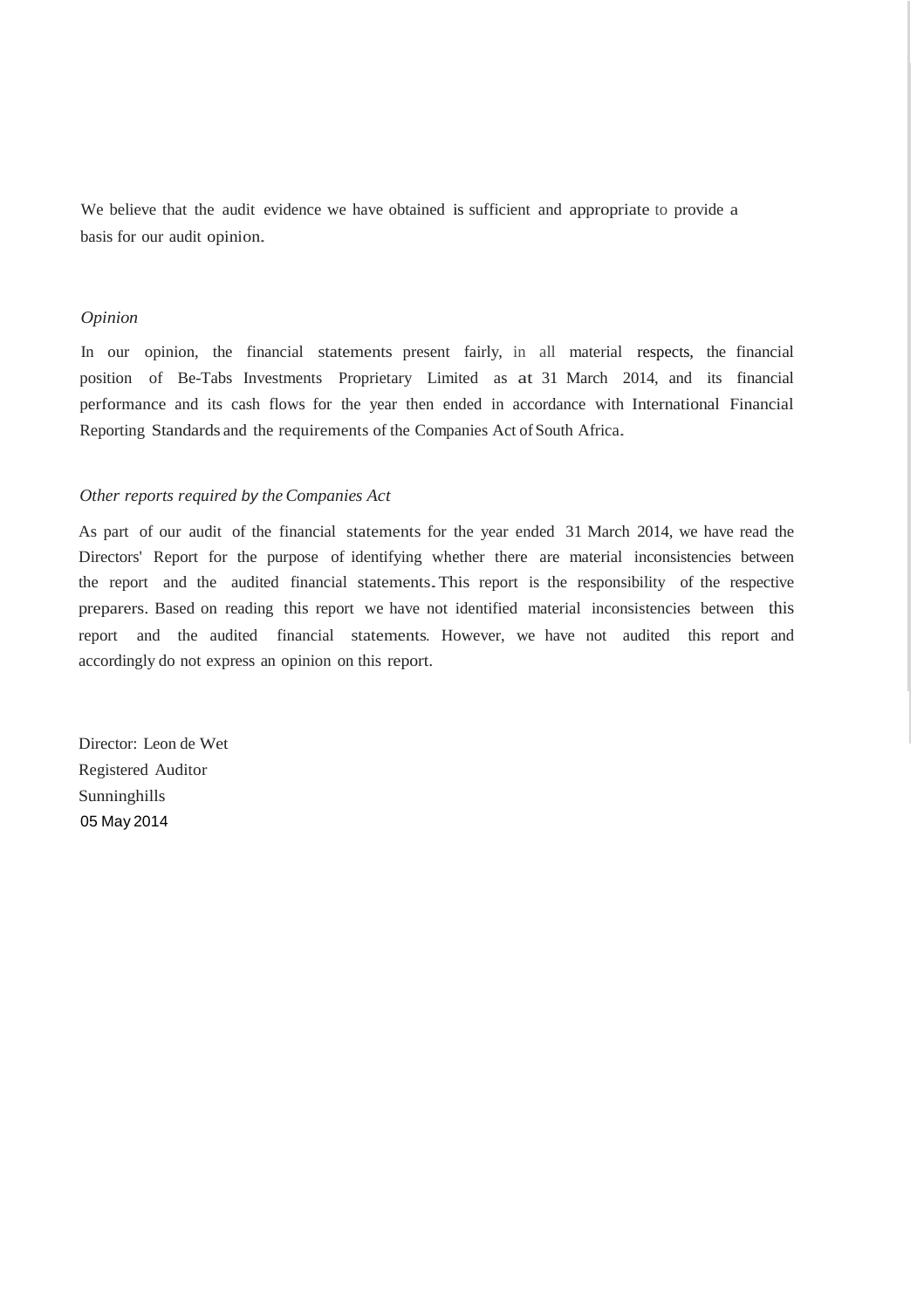**Opinion**

L de Wet Partner

L de Wet Additional description Additional description

05 May 2014

32 Ida Street Menlo Park 0081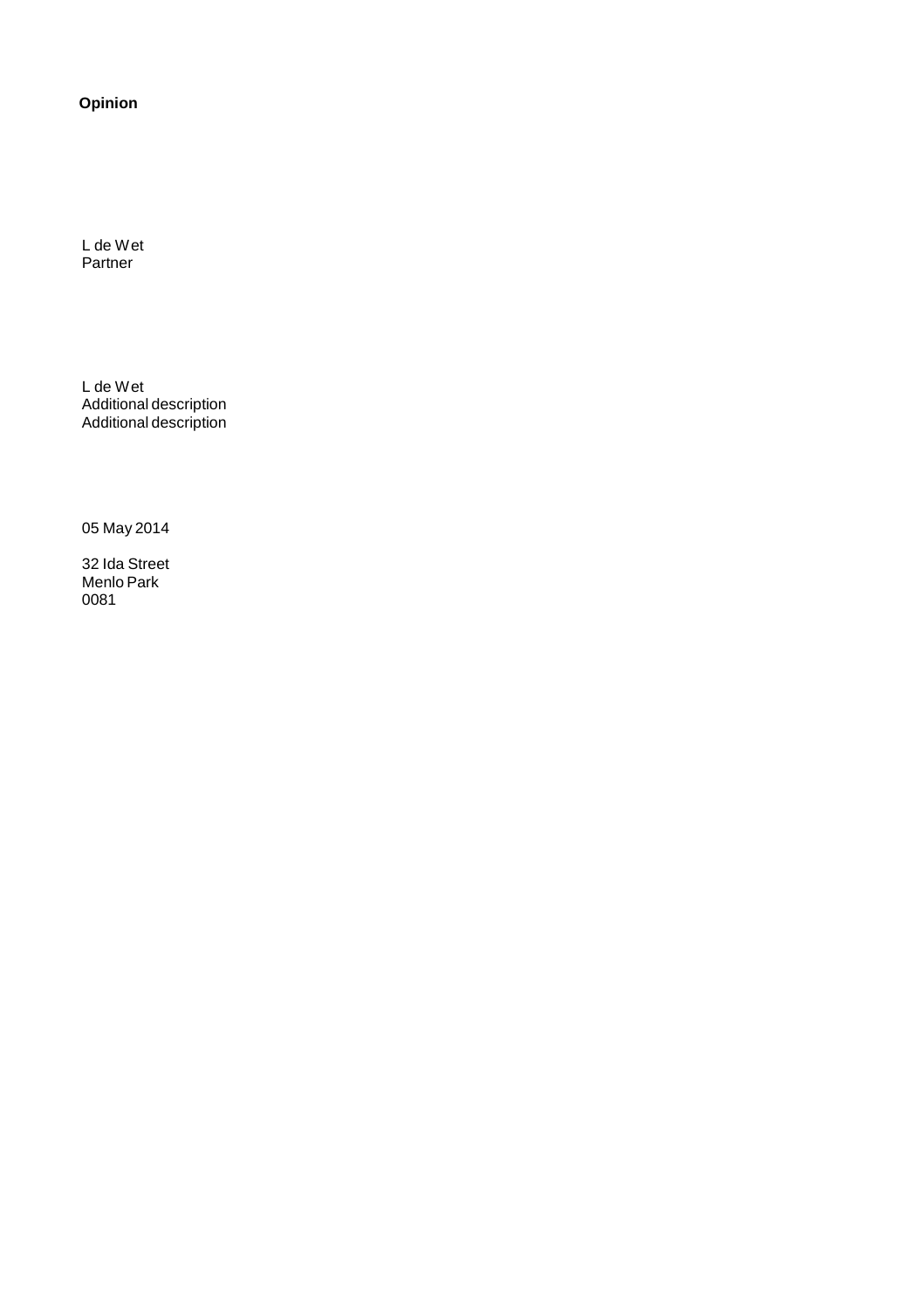# **Statement of Financial Position as at 31 March 2014**

|                                     | <b>Notes</b>    | 31 March<br>2014<br>$\mathsf{R}$ | 31 December<br>2012<br>$\mathsf{R}$ |  |
|-------------------------------------|-----------------|----------------------------------|-------------------------------------|--|
| <b>Assets</b>                       |                 |                                  |                                     |  |
| <b>Non-Current Assets</b>           |                 |                                  |                                     |  |
| Loans to group companies            | $6\phantom{1}6$ | 3,500,712                        | 2,146,978                           |  |
|                                     |                 | 3,500,712                        | 2,146,978                           |  |
| <b>Current Assets</b>               |                 |                                  |                                     |  |
| Trade and other receivables         | $\overline{7}$  | 266,263                          | 264,470                             |  |
| Cash and cash equivalents           | 8               | 287,514                          | 153,130                             |  |
|                                     |                 | 553,777                          | 417,600                             |  |
| <b>Total Assets</b>                 |                 | 4,054,489                        | 2,564,578                           |  |
| <b>Equity and Liabilities</b>       |                 |                                  |                                     |  |
| <b>Equity</b>                       |                 |                                  |                                     |  |
| Share capital                       | 9               | 200                              | 200                                 |  |
| Retained income                     |                 | 3,568,414                        | 2,495,678                           |  |
|                                     |                 | 3,568,614                        | 2,495,878                           |  |
| <b>Liabilities</b>                  |                 |                                  |                                     |  |
| <b>Current Liabilities</b>          |                 |                                  |                                     |  |
| Current tax payable                 |                 | 417,175                          |                                     |  |
| Trade and other payables            | 10              | 68,700                           | 68,700                              |  |
|                                     |                 | 485,875                          | 68,700                              |  |
| <b>Total Equity and Liabilities</b> |                 | 4,054,489                        | 2,564,578                           |  |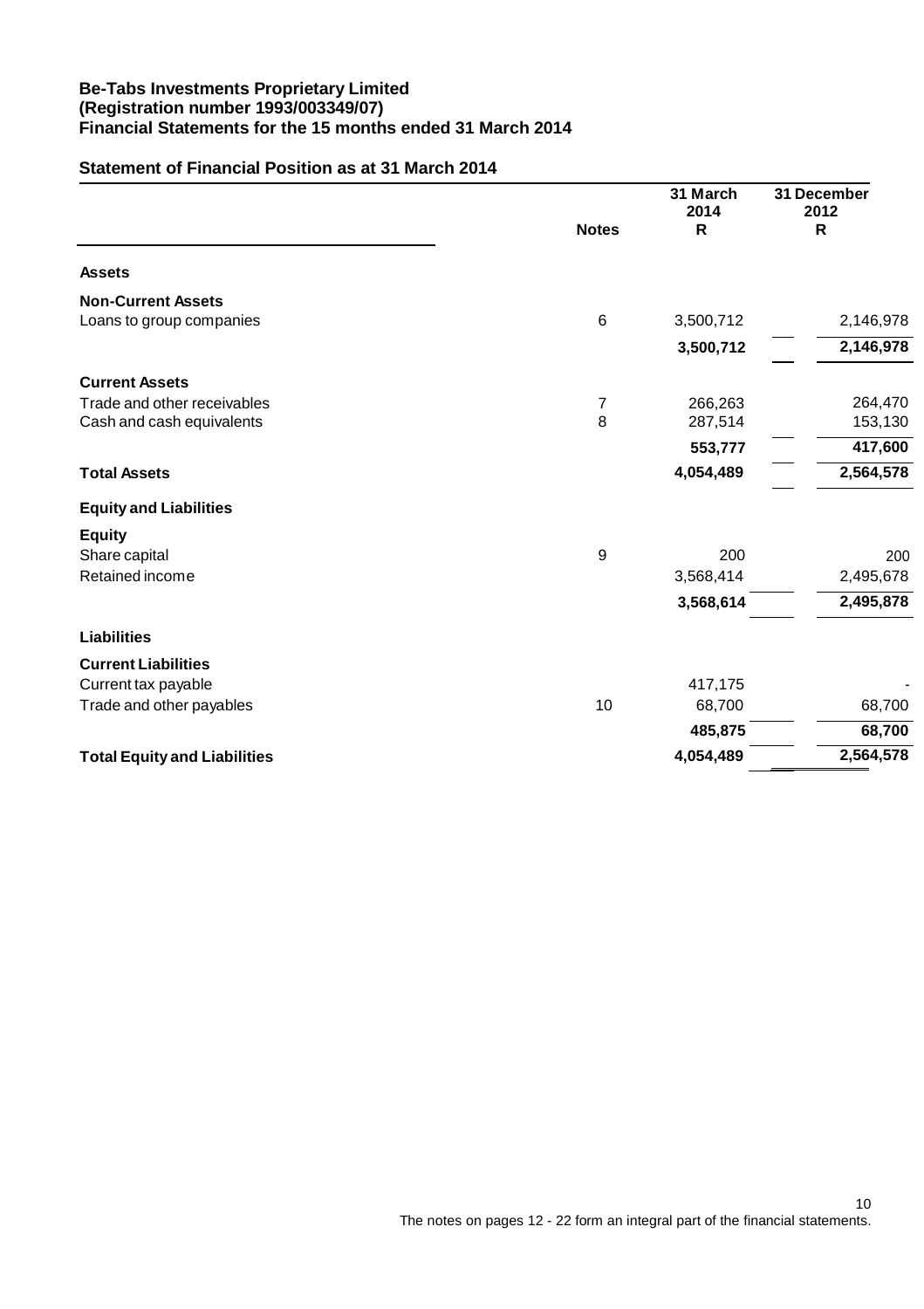| olalenieni                                     | U Financial Fosition as at 31 March 2014 |                   | <b>15 Months</b> |
|------------------------------------------------|------------------------------------------|-------------------|------------------|
|                                                |                                          | <b>15 Months</b>  | ended 31         |
|                                                |                                          | ended 31          | December         |
|                                                |                                          | <b>March 2014</b> | 2012             |
|                                                | <b>Notes</b>                             | <b>INR</b>        | <b>INR</b>       |
| <b>Assets</b>                                  |                                          |                   |                  |
| <b>Non-Current Assets</b>                      |                                          |                   |                  |
| Loans to group companies                       | 6                                        | 19,711,216        | 13,860,413       |
|                                                |                                          | 19,711,216        | 13,860,413       |
| <b>Current Assets</b>                          |                                          |                   |                  |
| Trade and other receivables                    | 7                                        | 1,499,229         | 1,707,360        |
| Cash and cash equivalents                      | 8                                        | 1,618,885         | 988,573          |
|                                                |                                          | 3,118, 114        | 2,695,933        |
| <b>Total Assets</b>                            |                                          | 22,829,330        | 16,556,346       |
|                                                |                                          |                   |                  |
| <b>Equity and Liabilities</b><br><b>Equity</b> |                                          |                   |                  |
| Share capital                                  | 9                                        | 1,300             | 1,300            |
| Retained income                                |                                          | 23,142,439        | 16,217,094       |
| FCTR on translation                            |                                          | $-3,050,191$      | $-105,559$       |
|                                                |                                          | 20,093,547        | 16,112,834       |
| <b>Liabilities</b>                             |                                          |                   |                  |
| <b>Current Liabilities</b>                     |                                          |                   |                  |
| Current tax payable                            |                                          | 2,348,958         |                  |
| Trade and other payables                       | 10                                       | 386,824           | 443,512          |
|                                                |                                          | 2,735,783         | 443,512          |
| <b>Total Equity and</b><br>Liabilities         |                                          | 22,829,330        | 16,556,346       |

## **Statement of Financial Position as at 31 March 2014**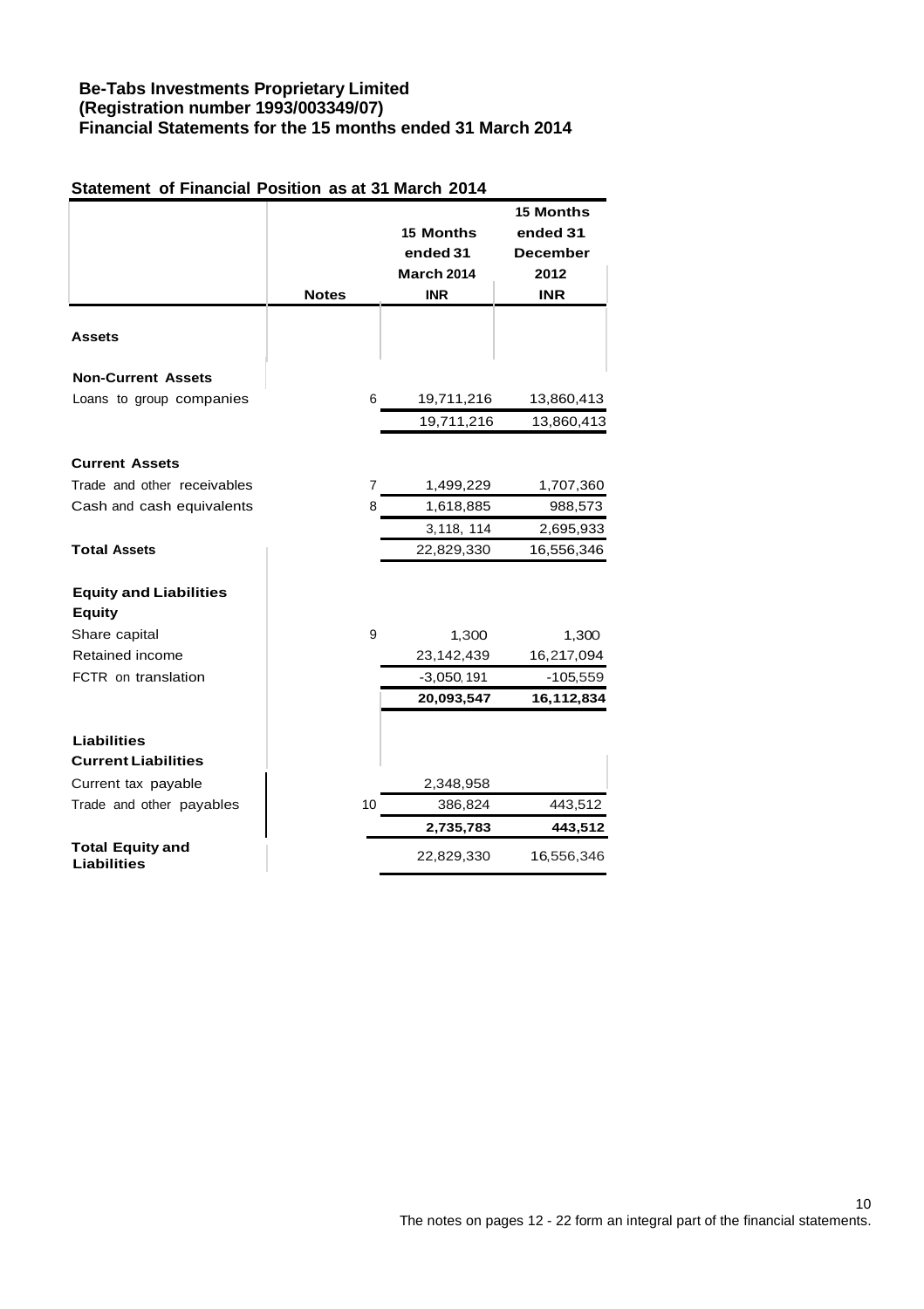| Statement of Profit and Loss and Other Comprehensive Income |              | 15 months<br>ended      | 12 months<br>ended              |
|-------------------------------------------------------------|--------------|-------------------------|---------------------------------|
|                                                             | <b>Notes</b> | 31 March<br>2014<br>R   | <b>31 December</b><br>2012<br>R |
| Other income<br>Operating expenses                          | 11           | 1,491,041<br>(2,822)    | (19, 197)                       |
| <b>Operating profit (loss)</b><br>Investment revenue        | 12           | 1,488,219<br>1,692      | (19, 197)<br>65                 |
| Finance costs                                               | 13           |                         | (1, 423)                        |
| Profit (loss) before taxation<br>Income tax expense         | 14           | 1,489,911<br>(417, 175) | (20, 555)                       |
| Profit (loss) for the period<br>Other comprehensive income  |              | 1,072,736               | (20, 555)                       |
| Total comprehensive income (loss) for the period            |              | 1,072,736               | (20, 555)                       |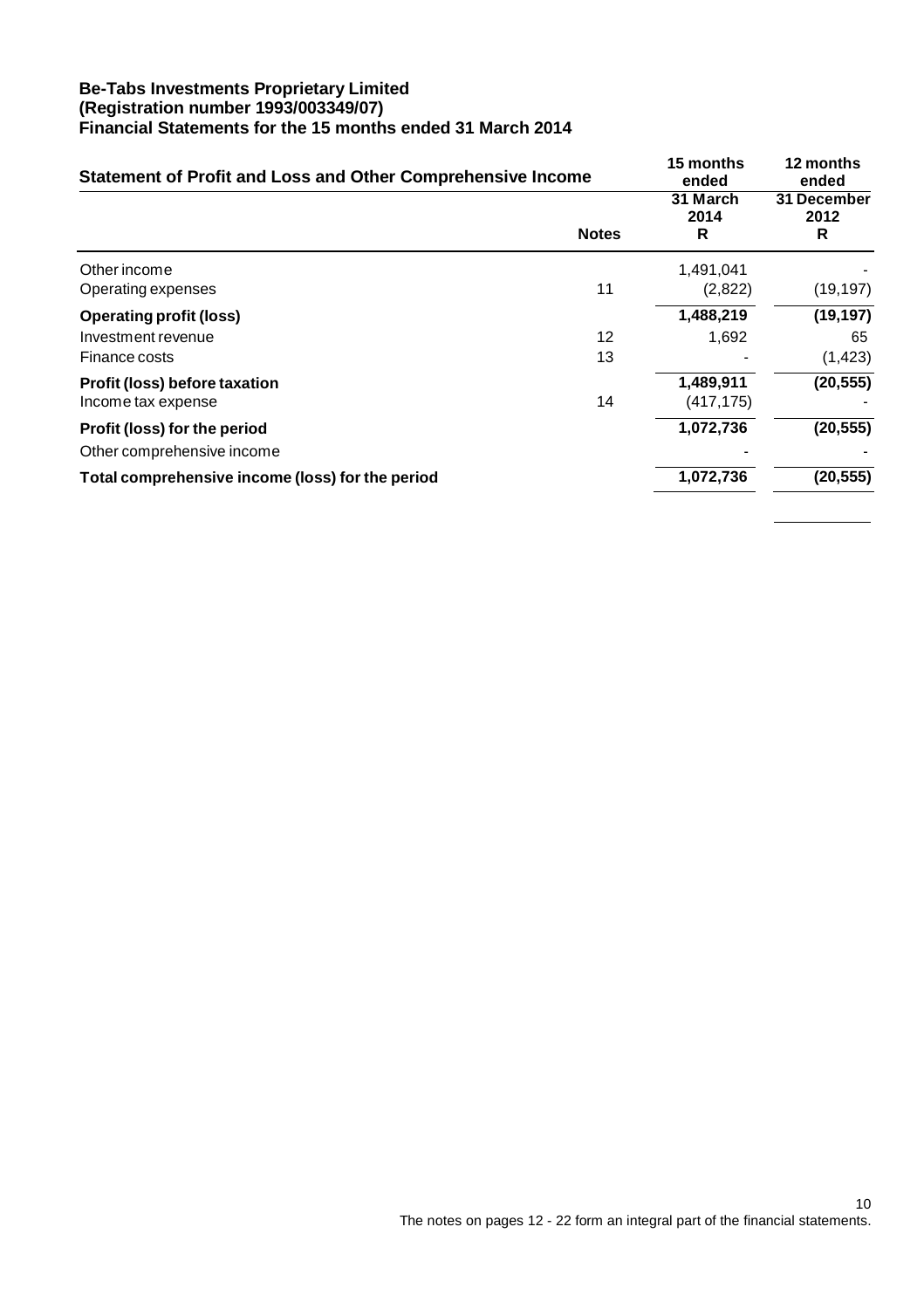| Statement of Profit and Loss and Other Comprehensive Income |              |             |            |  |
|-------------------------------------------------------------|--------------|-------------|------------|--|
|                                                             |              |             | 15 Months  |  |
|                                                             |              | 15 Months   | ended 31   |  |
|                                                             |              | ended 31    | December   |  |
|                                                             |              | March 2014  | 2012       |  |
|                                                             | <b>Notes</b> | <b>INR</b>  | <b>INR</b> |  |
|                                                             |              |             |            |  |
| Other income                                                |              | 813951501   | 0          |  |
| Operating expenses                                          | 11           | (151890)    | (1231932)  |  |
| Operating profit (loss)                                     |              | 8,379,611   | (123, 932) |  |
| Investment revenue                                          | 12           | 91527       | 420        |  |
| Finance costs                                               | 13           | 0           | (9118)     |  |
| Profit (loss) before taxation                               |              | 8,389,139   | (132,699)  |  |
| Income tax expense                                          | 14           | (213481958) | 0          |  |
| Profit (loss) for the period                                |              | 6,040,180   | (132,699)  |  |
| Other comprehensive income                                  |              | 0           | 0          |  |
| Total comprehen ve income<br>(loss) for the period          |              | 6,925,345   | (132,699)  |  |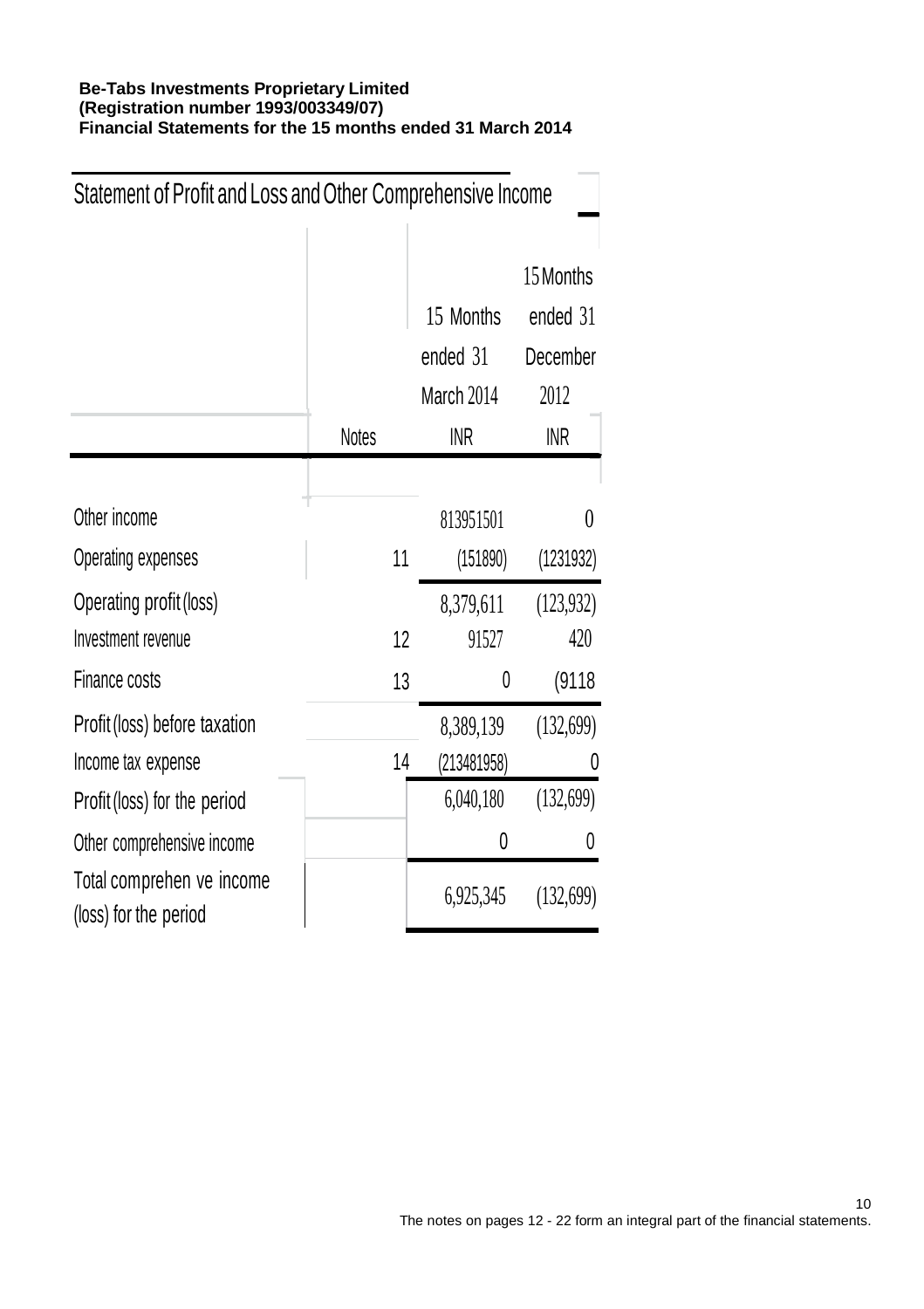| <b>Statement of Changes in Equity</b>               | Share capital | <b>Retained</b> | <b>Total equity</b> |
|-----------------------------------------------------|---------------|-----------------|---------------------|
|                                                     | R             | income<br>R     | R                   |
| <b>Balance at 01 January 2012</b>                   | 200           | 2,516,233       | 2,516,433           |
| Loss for the period<br>Other comprehensive income   |               | (20, 555)       | (20, 555)           |
| Total comprehensive loss for the period             |               | (20, 555)       | (20, 555)           |
| <b>Balance at 01 January 2013</b>                   | 200           | 2,495,678       | 2,495,878           |
| Profit for the period<br>Other comprehensive income |               | 1,072,736       | 1,072,736           |
| Total comprehensive income for the period           |               | 1,072,736       | 1,072,736           |
| <b>Balance at 31 March 2014</b>                     | 200           | 3,568,414       | 3,568,614           |
| Note                                                | 9             |                 |                     |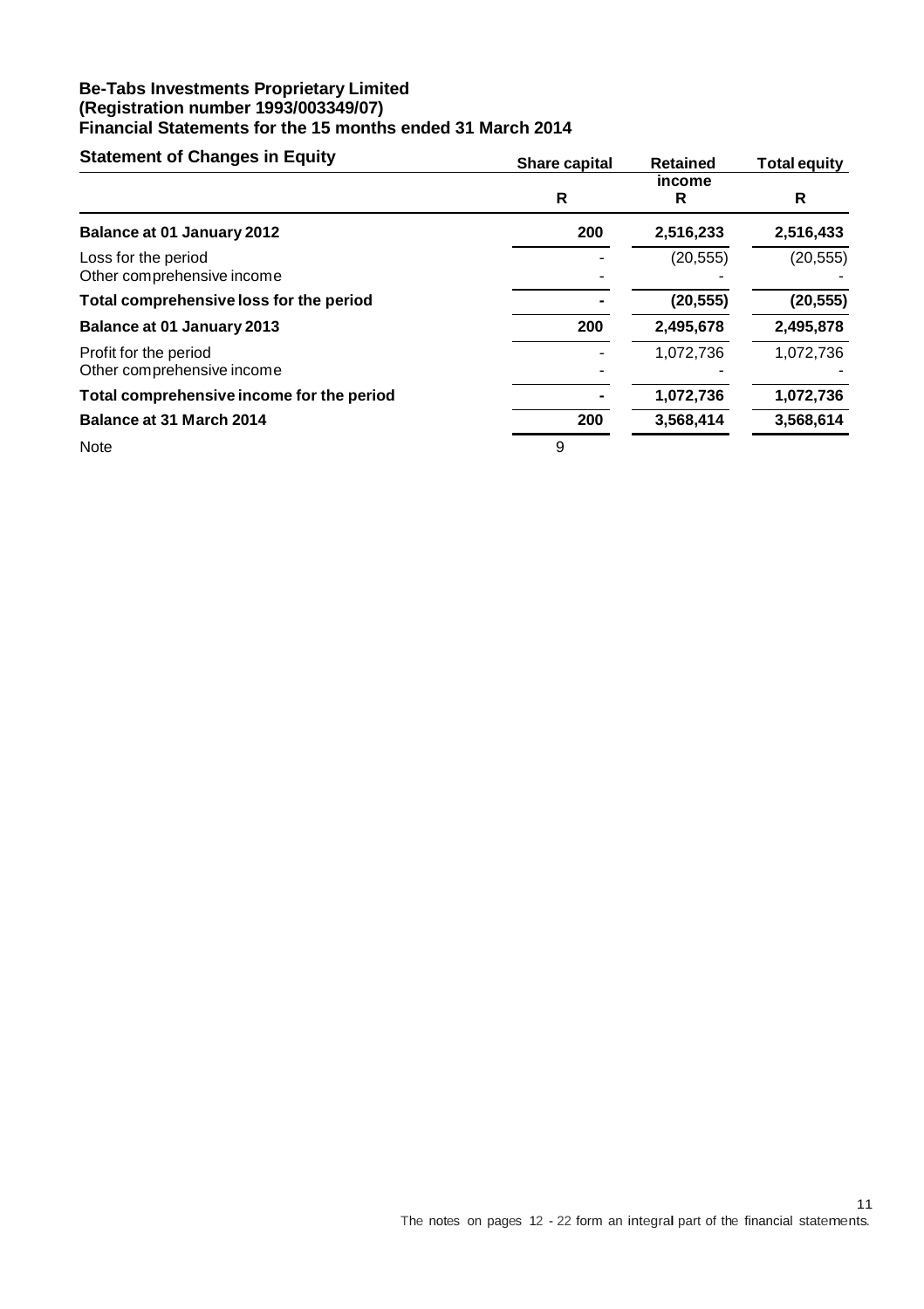| <b>Statement of Changes in Equity</b>     |            |             |                     |
|-------------------------------------------|------------|-------------|---------------------|
|                                           | Share      | Retained    |                     |
|                                           | capital    | income      | <b>Total equity</b> |
|                                           | <b>INR</b> | INR         | <b>INR</b>          |
|                                           |            |             |                     |
| Balance at 01 January 2012                | 1,300      | 16,349,792  | 16,351,092          |
| Loss for the period                       |            | (132, 699)  | (132, 699)          |
| Other comprehensive income                |            | 0           | 0                   |
| Total comprehensive loss for the period   |            | (132, 699)  | (132, 699)          |
| <b>FCTR</b>                               |            | (105, 559)  |                     |
| Balance at 01 January 2013                | 1,300      | 16,111,535  | 16,112,834          |
| Profit for the period                     |            | 6,925,345   | 6,925,345           |
| Other comprehensive income                |            | 0           |                     |
| Total comprehensive income for the period |            | 6,925,345   | 6,925,345           |
| <b>FCTR</b>                               |            | (2,944,632) |                     |
| Balance at 31 March 2014                  | 1,300      | 20,092,248  | 20,093,547          |
| <b>Note</b>                               | 9          |             |                     |

12 The notes on pages 12 - 22 form an integral part of the financial statements.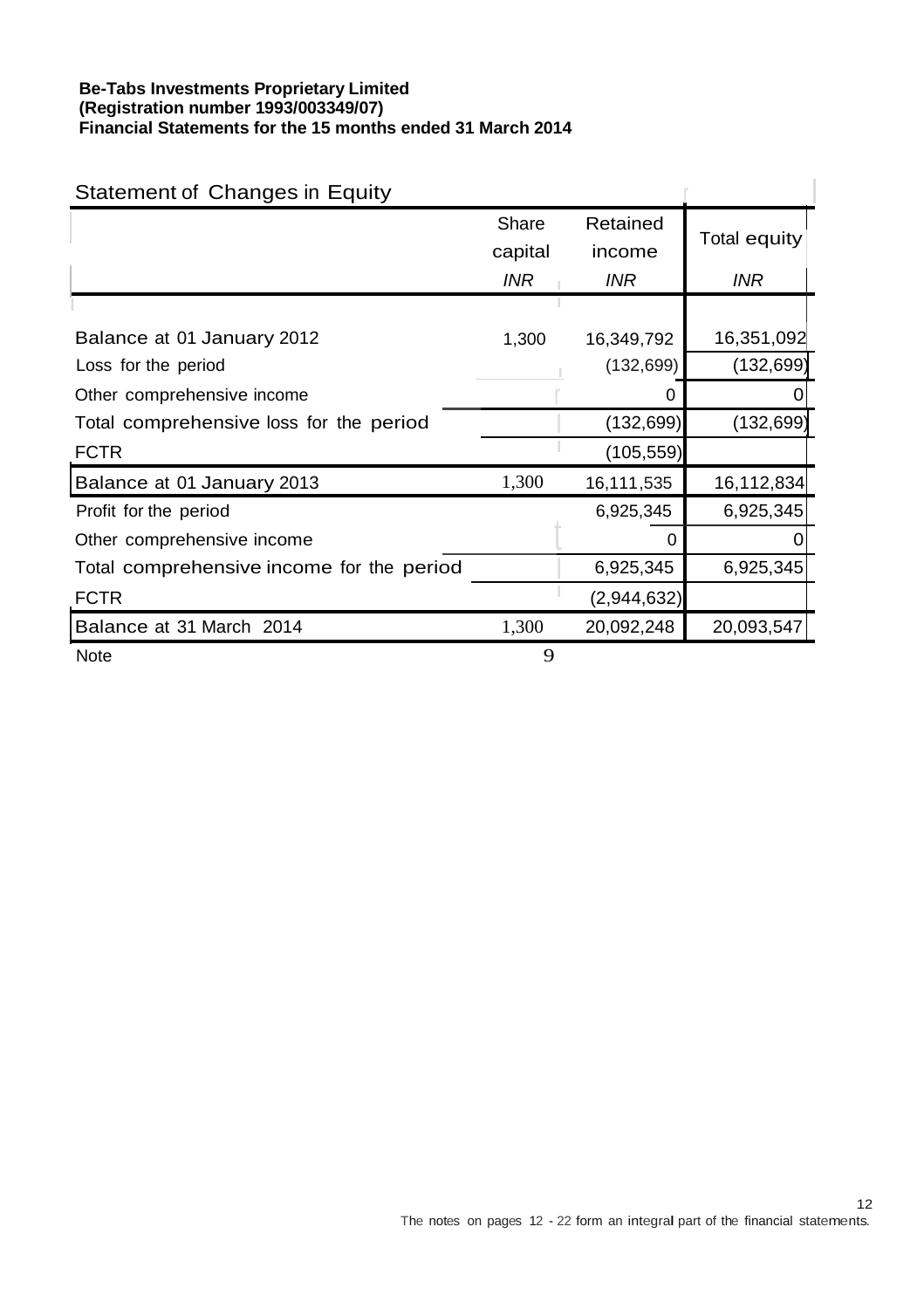| <b>Statement of Cash Flows</b>           |              | 15 months                 | 12 months                    |
|------------------------------------------|--------------|---------------------------|------------------------------|
|                                          |              | ended<br>31 March<br>2014 | ended<br>31 December<br>2012 |
|                                          | <b>Notes</b> | R                         | R                            |
| Cash flows from operating activities     |              |                           |                              |
| Cash generated from operations           | 15           | 1,486,426                 | 16,834                       |
| Interest income                          |              | 1,692                     | 65                           |
| Finance costs                            |              |                           | (1, 423)                     |
| Net cash flows from operating activities |              | 1,488,118                 | 15,476                       |
| Cash flows from investing activities     |              |                           |                              |
| Loans advanced to group companies        |              | (1, 353, 734)             | (716, 599)                   |
| Net cash flows from investing activities |              | (1, 353, 734)             | (716, 599)                   |
| Cash flows from financing activities     |              |                           |                              |
| Total cash movement for the period       |              | 134,384                   | (701, 123)                   |
| Cash at the beginning of the period      |              | 153,130                   | 854,253                      |
| Total cash at end of the period          | 8            | 287,514                   | 153,130                      |

 $\sim$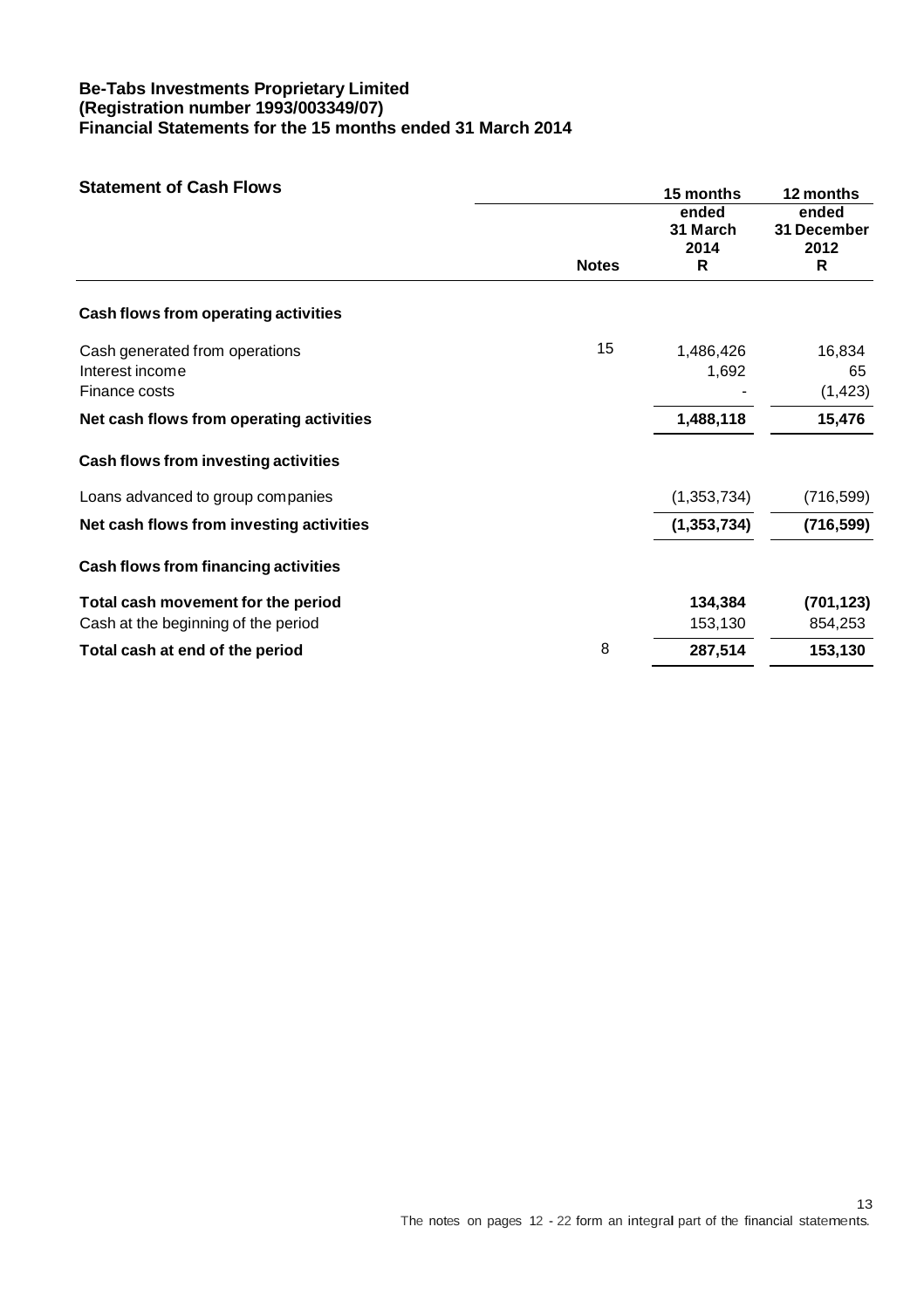# **Be-Tabs Investments Proprietary Limited (Registration number 1993/003349/07)**

| Financial Statements for the 15 months ended 31 March 2014 |                  |                 |  |  |  |
|------------------------------------------------------------|------------------|-----------------|--|--|--|
| <b>Statement of Cash Flows</b>                             |                  |                 |  |  |  |
|                                                            | <b>1S Months</b> |                 |  |  |  |
|                                                            | ended 31         | 15 Months ended |  |  |  |
|                                                            | March 2014       | 31December 2012 |  |  |  |
|                                                            | <b>INR</b>       | <b>INR</b>      |  |  |  |
| Cash flows from operating activities                       |                  |                 |  |  |  |
| Cash generated from operations                             | 8,369,516        | 108,677         |  |  |  |
| Interest income                                            | 9,527            | 420             |  |  |  |
| F1nance costs                                              | 0                | (9, 187)        |  |  |  |
| Net cash flows from operating activities                   | 8,379,043        | 99,910          |  |  |  |
| Cash flows from investing activities                       |                  |                 |  |  |  |
| Loans advanced to group companies                          | (7,622,376)      | (4,626,204)     |  |  |  |
| Net cash flows from investing activities                   | (7,622,376)      | (4,626,204)     |  |  |  |
| Cash flows from financing activities                       |                  |                 |  |  |  |
| Total cash movement for the period                         | 756,667          | (4,526,294)     |  |  |  |
| Cash at the beginning of the period                        | 988,573          | 5,514,868       |  |  |  |
| Forex mo>vement on opening Balance                         | (126, 355)       |                 |  |  |  |
| Total cash at end of the period                            | 1,618,885        | 988,573         |  |  |  |
|                                                            |                  |                 |  |  |  |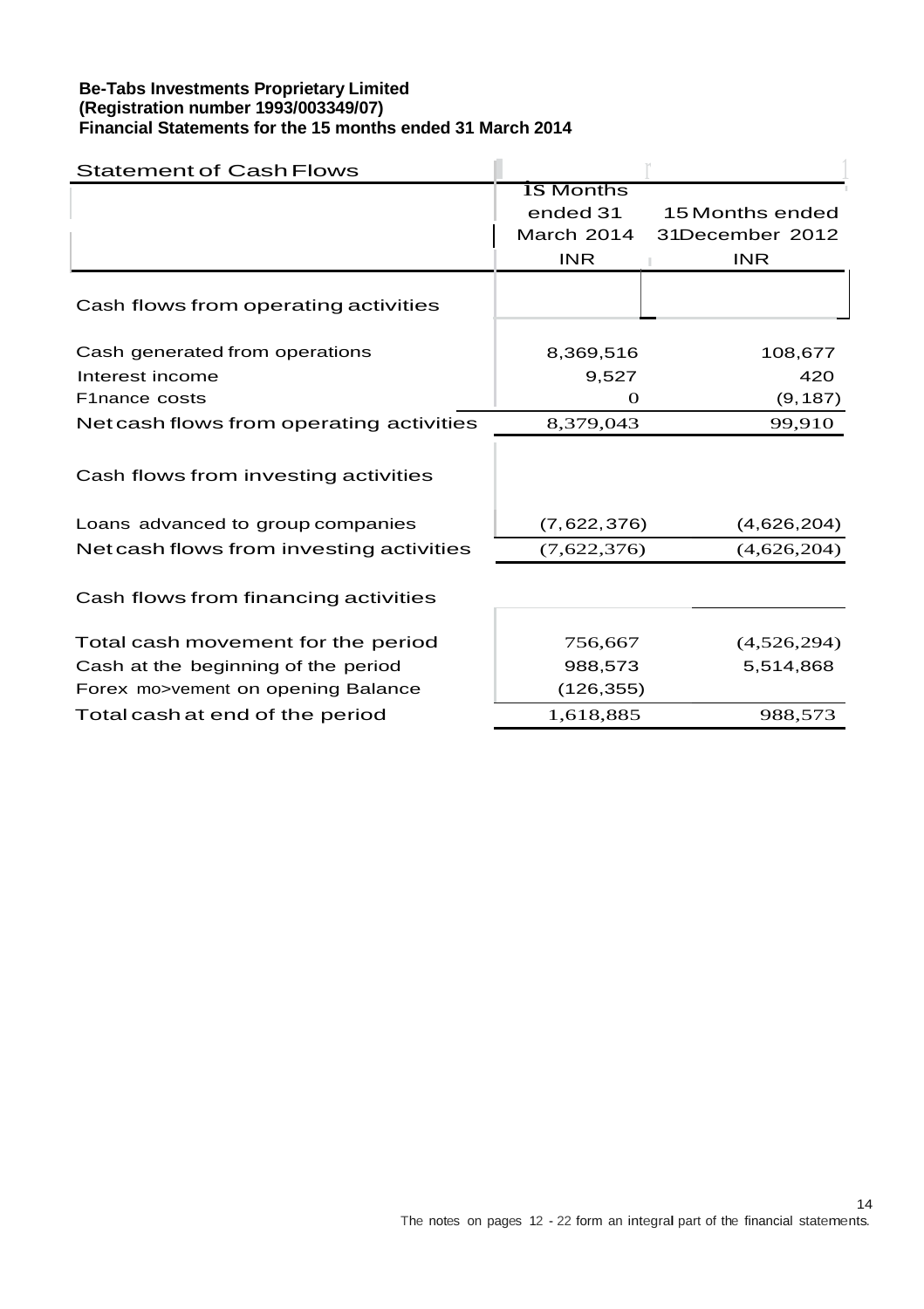## **Accounting Policies**

#### **1. Basis of preparation**

The financial statements have been prepared in accordance with International Financial Reporting Standards, and the Companies Act of South Africa. The financial statements have been prepared on the historical cost basis, except for the measurement of certain financial instruments at fair value, and incorporate the principal accounting policies set out below. They are presented in South African Rands.

These accounting policies are consistent with the previous period.

#### **1.1 Significant judgements and sources of estimation uncertainty**

In preparing the financial statements, management is required to make estimates and assumptions that affect the amounts represented in the financial statements and related disclosures. Use of available information and the application of judgement is inherent in the formation of estimates. Actual results in the future could differ from these estimates which may be material to the financial statements.

#### **1.2 Financial instruments**

#### **Classification**

The company classifies financial assets and financial liabilities into the following categories:

Loans and receivables

Financial liabilities measured at amortised cost

#### **Initial recognition and measurement**

Financial instruments are recognised initially when the company becomes a party to the contractual provisions of the instruments.

The company classifies financial instruments, or their component parts, on initial recognition as a financial asset, a financial liability or an equity instrument in accordance with the substance of the contractual arrangement.

Financial instruments are measured initially at fair value.

#### **Derecognition**

Financial assets are derecognised when the rights to receive cash flows from the investments have expired or have been transferred and the company has transferred substantially all risks and rewards of ownership.

#### **Impairment of financial assets**

At each reporting date the company assesses all financial assets, other than those at fair value through profit or loss, to determine whether there is objective evidence that a financial asset or group of financial assets has been impaired.

For amounts due to the company, significant financial difficulties of the debtor, probability that the debtor will enter bankruptcy and default of payments are all considered indicators of impairment.

Impairment losses are recognised in profit or loss.

Impairment losses are reversed when an increase in the financial asset's recoverable amount can be related objectively to an event occurring after the impairment was recognised, subject to the restriction that the carrying amount of the financial asset at the date that the impairment is reversed shall not exceed what the carrying amount would have been had the impairment not been recognised.

Reversals of impairment losses are recognised in profit or loss except for equity investments classified as available-for-sale.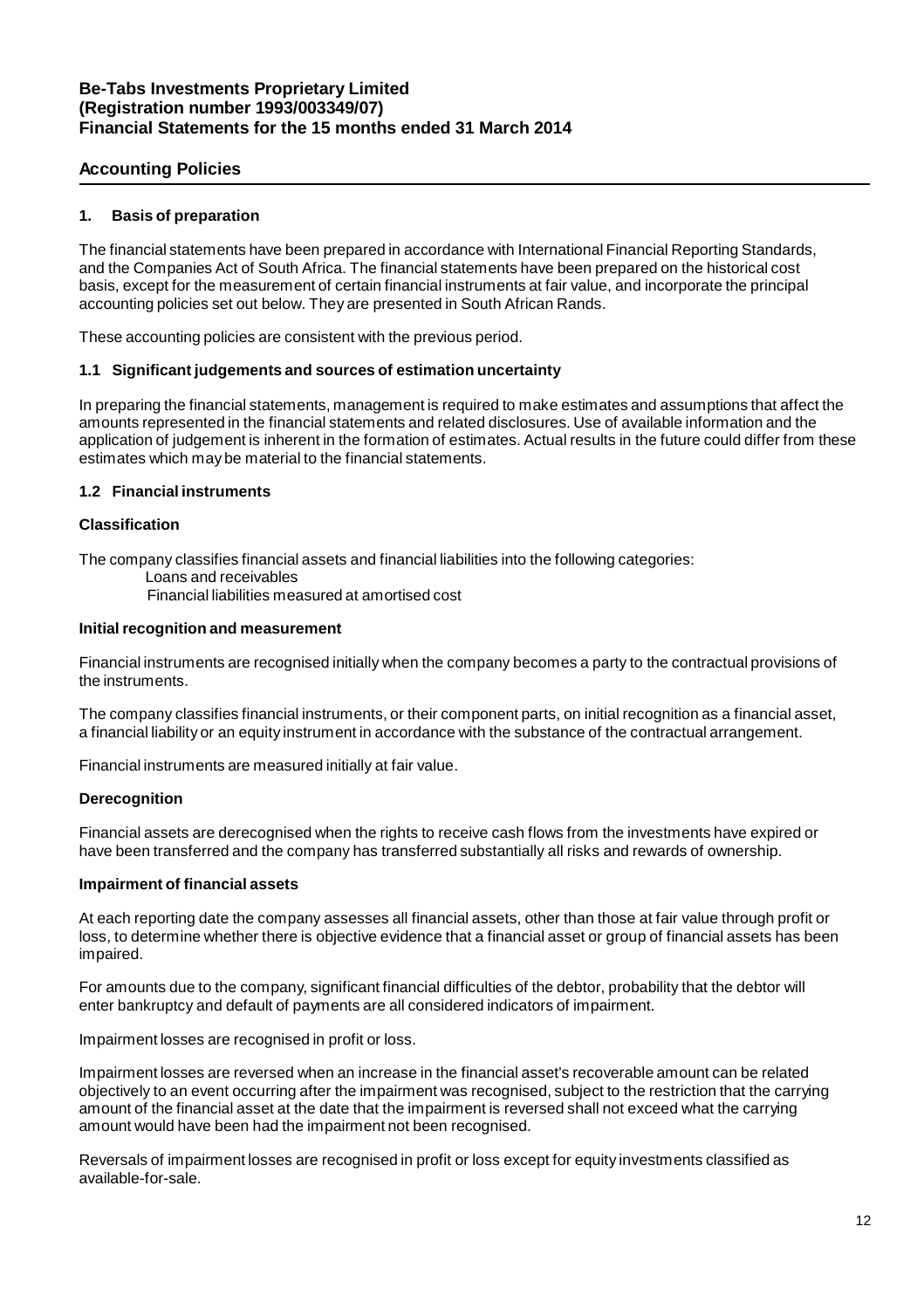## **Accounting Policies**

#### **1.2 Financial instruments (continued)**

Where financial assets are impaired through use of an allowance account, the amount of the loss is recognised in profit or loss within operating expenses. When such assets are written off, the write off is made against the relevant allowance account. Subsequent recoveries of amounts previously written off are credited against operating expenses.

#### **Loans to (from) group companies**

These include loans to and from holding companies and fellow subsidiaries and are recognised initially at fair value plus direct transaction costs.

Loans to group companies are classified as loans and receivables.

Loans from group companies are classified as financial liabilities measured at amortised cost.

#### **Trade and other receivables**

Trade receivables are measured at initial recognition at fair value, and are subsequently measured at amortised cost using the effective interest rate method.

#### **Trade and other payables**

Trade payables are initially measured at fair value, and are subsequently measured at amortised cost, using the effective interest rate method

#### **Cash and cash equivalents**

Cash and cash equivalents comprise cash on hand.

#### **1.3 Income tax**

#### **Current income tax assets and liabilities**

Current income tax for current and prior periods is, to the extent unpaid, recognised as a liability. If the amount already paid in respect of current and prior periods exceeds the amount due for those periods, the excess is recognised as an asset.

Current income tax liabilities (assets) for the current and prior periods are measured at the amount expected to be paid to (recovered from) the tax authorities, using the tax rates (and tax laws) that have been enacted or substantively enacted by the end of the reporting period.

#### **Income tax expenses**

Current and deferred taxes are recognised as income or an expense and included in profit or loss for the period, except to the extent that the tax arises from:

 a transaction or event which is recognised, in the same or a different period, to other comprehensive income, or

a business combination.

Current tax and deferred taxes are charged or credited to other comprehensive income if the tax relates to items that are credited or charged, in the same or a different period, to other comprehensive income.

Current tax and deferred taxes are charged or credited directly to equity if the tax relates to items that are credited or charged, in the same or a different period, directly in equity.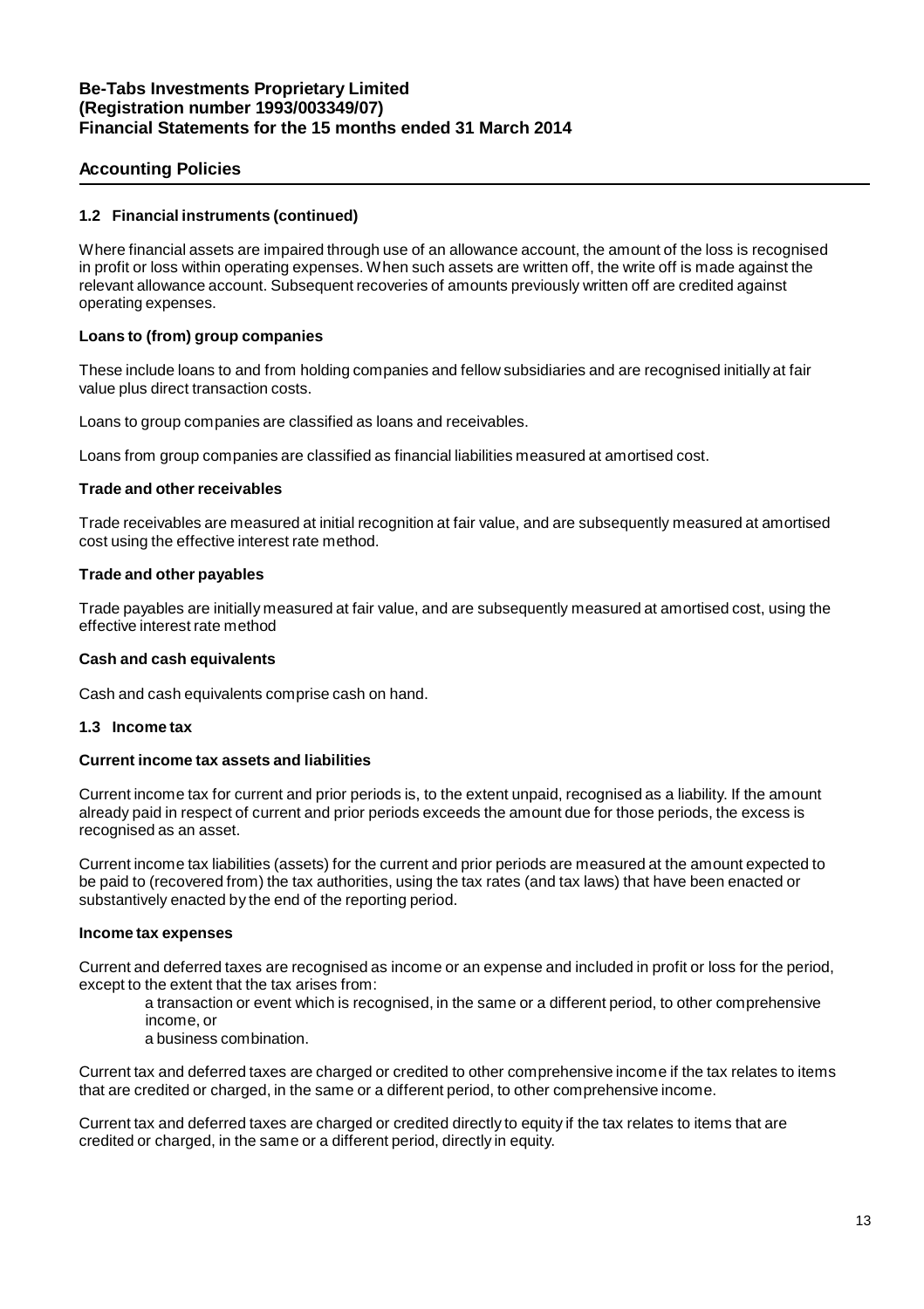## **Accounting Policies**

## **1.4 Share capital and equity**

An equity instrument is any contract that evidences a residual interest in the assets of an entity after deducting all of its liabilities.

Ordinary shares are classified as equity.

#### **1.5 Revenue**

Interest is recognised, in profit or loss, using the effective interest rate method.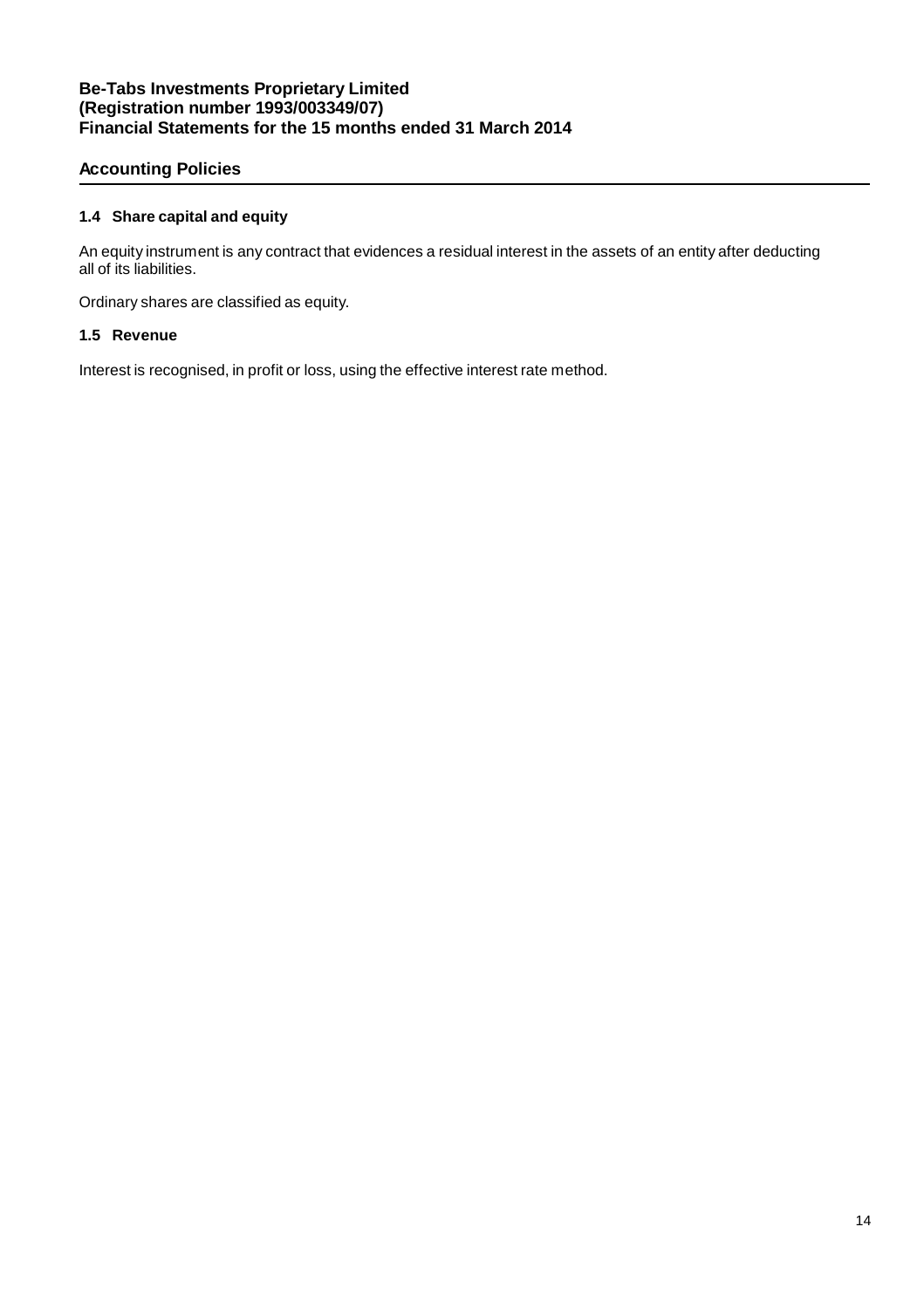## **Notes to the Financial Statements**

#### **2. New Standards and Interpretations**

#### **2.1 Standards and interpretations effective and adopted in the current 15 months**

In the current 15 months, the company has adopted the following standards and interpretations that are effective for the current financial 15 months and that are relevant to its operations:

#### **IAS 1 Presentation of Financial Statements**

The amendment now requires items of other comprehensive income to be presented as: Those which will be reclassified to profit or loss Those which will not be reclassified to profit or loss.

The related tax disclosures are also required to follow the presentation allocation.

In addition, the amendment changed the name of the statement of comprehensive income to the statement of profit or loss and other comprehensive income.

The effective date of the amendment is for years beginning on or after 01 July 2012.

The company has adopted the amendment for the first time in the 2014 financial statements.

The impact of the amendment is not material.

#### **IAS 1 – Annual Improvements for 2009 – 2011 cycle**

Clarification is provided on the requirements for comparative information. Specifically, if a retrospective restatement is made, a retrospective change in accounting policy or a reclassification, the statement of financial position at the beginning of the previous period is only required if the impact on the beginning of the previous period is material. Related notes are not required, other than disclosure of specified information.

The effective date of the amendment is for years beginning on or after 01 January 2013.

The company has adopted the amendment for the first time in the 2014 financial statements.

The impact of the amendment is not material.

## **IAS 16 – Annual Improvements for 2009 – 2011 cycle**

Spare parts, stand by equipment and servicing equipment should only be classified as property, plant and equipment if they meet the definition.

The effective date of the amendment is for years beginning on or after 01 January 2013.

The company has adopted the amendment for the first time in the 2014 financial statements.

The impact of the amendment is not material.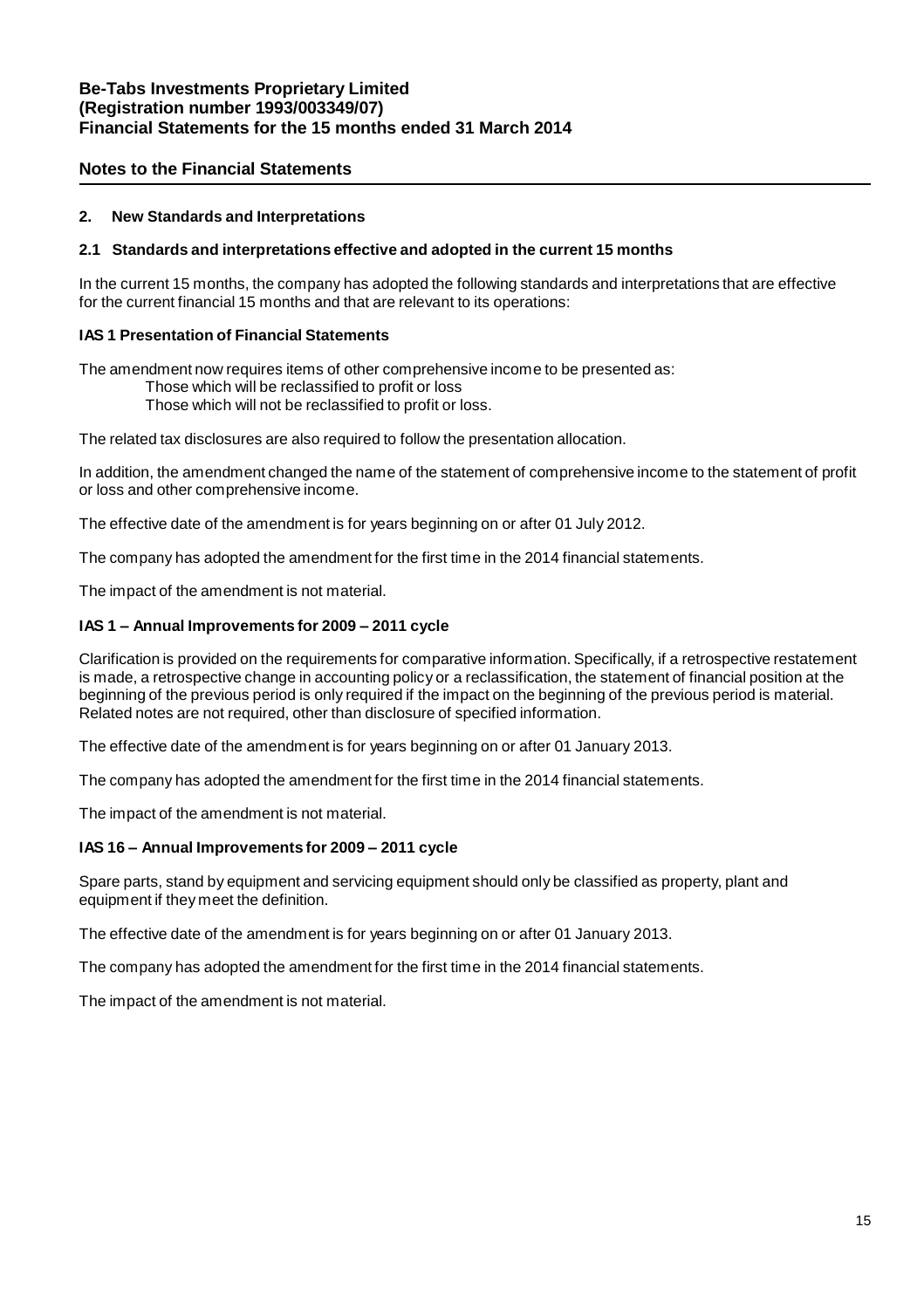## **Notes to the Financial Statements**

## **2. New Standards and Interpretations (continued)**

## **2.2 Standards and interpretations not yet effective**

The company has chosen not to early adopt the following standards and interpretations, which have been published and are mandatory for the company's accounting periods beginning on or after 01 January 2014 or later periods:

#### **IFRS 9 Financial Instruments**

This new standard is the first phase of a three phase project to replace IAS 39 Financial Instruments: Recognition and Measurement. To date, the standard includes chapters for classification, measurement and derecognition of financial assets and liabilities. The following are main changes from IAS 39:

Financial assets will be categorised as those subsequently measured at fair value or at amortised cost. Financial assets at amortised cost are those financial assets where the business model for managing the assets is to hold the assets to collect contractual cash flows (where the contractual cash flows represent payments of principal and interest only). All other financial assets are to be subsequently measured at fair value.

Under certain circumstances, financial assets maybe designated as at fair value.

For hybrid contracts, where the host contract is an asset within the scope of IFRS 9, then the whole instrument is classified in accordance with IFRS 9, without separation of the embedded derivative. In other circumstances, the provisions of IAS 39 still apply.

 Voluntary reclassification of financial assets is prohibited. Financial assets shall be reclassified if the entity changes its business model for the management of financial assets. In such circumstances, reclassification takes place prospectively from the beginning of the first reporting period after the date of change of the business model.

Financial liabilities shall not be reclassified.

Investments in equity instruments may be measured at fair value through other comprehensive income. When such an election is made, it maynot subsequently be revoked, and gains or losses accumulated in equity are not recycled to profit or loss on derecognition of the investment. The election maybe made per individual investment.

IFRS 9 does not allow for investments in equity instruments to be measured at cost. The classification categories for financial liabilities remains unchanged. However, where a financial liability is designated as at fair value through profit or loss, the change in fair value attributable to changes in the liabilities credit risk shall be presented in other comprehensive income. This excludes situations where such presentation will create or enlarge an accounting mismatch, in which case, the full fair value adjustment shall be recognised in profit or loss.

In December 2011, the effective date of IFRS 9 was delayed. The original effective date for annual periods beginning on/after 1 January 2013 has been delayed to annual periods beginning on/after 1 January 2015. The amendment also modifies the relief from restating prior periods, in that if IFRS 9 is adopted for reporting periods: beginning before 1 January 2012, comparatives need to be restated nor does the additional disclosure requirements of IFRS 7 need to be provided; beginning on/after 1 January 2012 and before 1 January 2013, either the additional disclosure required by IFRS 7 must be provided or the prior periods need to be restated; beginning on/after 1 January 2013, the IFRS 7 additional disclosure is required but the entity need not restate prior periods.

The effective date of the standard is for years beginning on or after 01 January 2015.

The company expects to adopt the standard for the first time in the 2016 financial statements.

It is unlikely that the standard will have a material impact on the company's financial statements.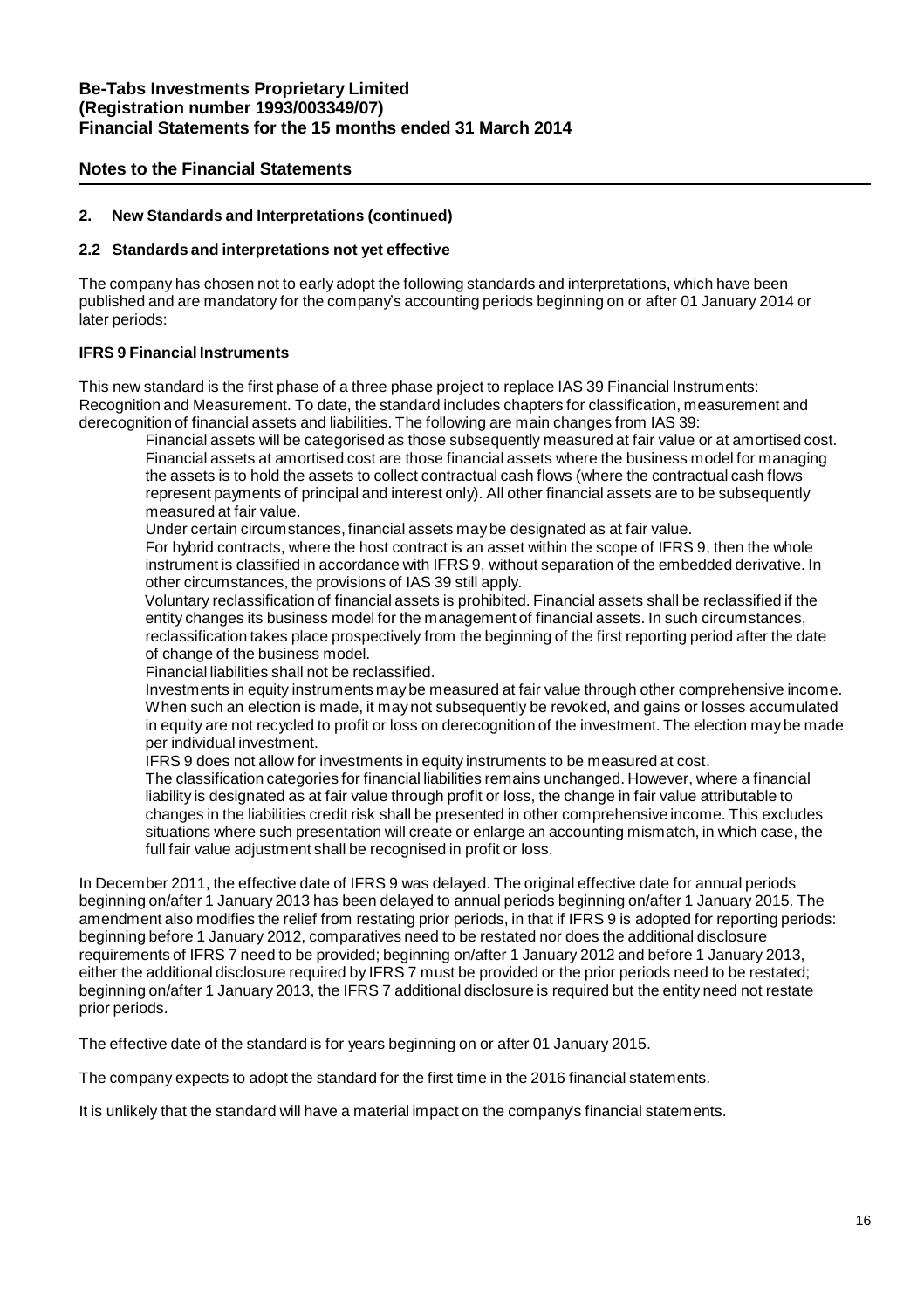## **Notes to the Financial Statements**

#### **2. New Standards and Interpretations (continued)**

#### **Amendments to IAS 36, Impairment of assets**

These amendments address the disclosure of information about the recoverable amount of impaired assets if that amount is based on fair value less cost of disposal

The effective date of the amendment is for years beginning on or after 01 January 2014.

The company expects to adopt the amendment for the first time in the 2015 financial statements.

It is unlikely that the amendment will have a material impact on the company's financial statements.

#### **Amendment to IAS 19 regarding defined benefit plan**

These narrow scope amendments apply to contributions from employees or third parties to defined benefit plans. The objective of the amendments is to simplify the accounting for contributions that are independent of the number of years of employee service, for example, employee contributions that are calculated according to a fixed percentage of salary.

The effective date of the amendment is for years beginning on or after 01 July 2014.

The company expects to adopt the amendment for the first time in the 2016 financial statements.

It is unlikely that the amendment will have a material impact on the company's financial statements.

#### **Amendment to IFRS 13, Fair value measurement**

When IFRS 13 was published, paragraphs B5.4.12 of IFRS 9 and AG79 of IAS 39 were deleted as consequential amendments. This led to a concern that entities no longer had the ability to measure short-term receivables and payables at invoice amounts where the impact of not discounting is immaterial. The IASB has amended the basis for conclusions of IFRS 13 to clarify that it did not intend to remove the ability to measure short-term receivables and payables at invoice amounts in such cases.

The effective date of the amendment is for years beginning on or after 01 July 2014.

The company expects to adopt the amendment for the first time in the 2016 financial statements.

It is unlikely that the amendment will have a material impact on the company's financial statements.

#### **IAS 16, Property, plant and equipment, and IAS 38, Intangible assets**

Both standards are amended to clarify how the gross carrying amount and the accumulated depreciation are treated where an entity uses the revaluation model. The carrying amount of the asset is restated to the revalued amount.

The split between gross carrying amount and accumulated depreciation is treated in one of the following ways: either the gross carrying amount is restated in a manner consistent with the revaluation of the carrying amount, and the accumulated depreciation is adjusted to equal the difference between the gross carrying amount and the carrying amount after taking into account accumulated impairment losses; or the accumulated depreciation is eliminated against the gross

The effective date of the amendment is for years beginning on or after 01 July 2014.

The company expects to adopt the amendment for the first time in the 2016 financial statements.

It is unlikely that the amendment will have a material impact on the company's financial statements.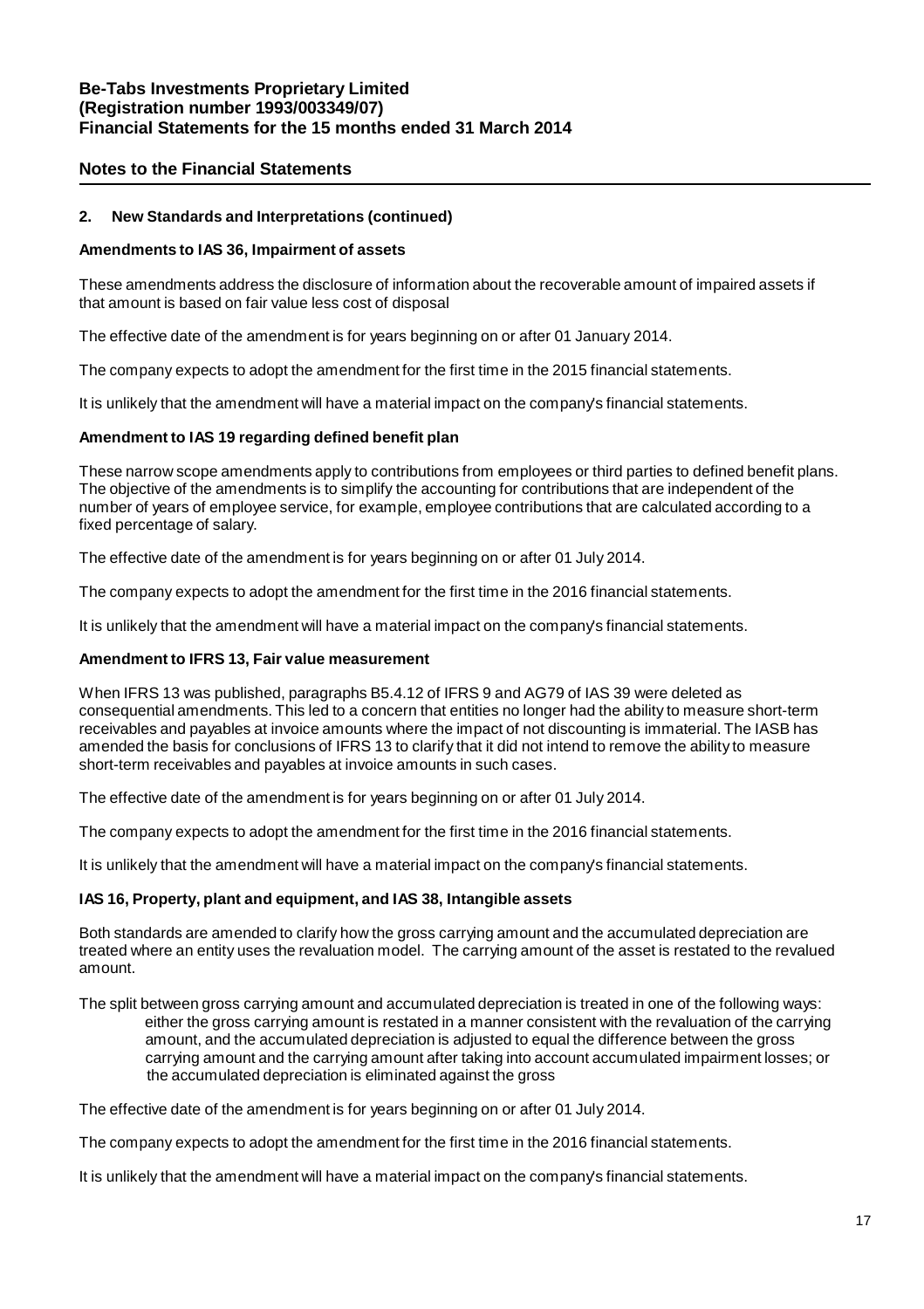## **Notes to the Financial Statements**

#### **2. New Standards and Interpretations (continued)**

#### **IAS 24, Related party disclosures**

The standard is amended to include, as a related party, an entity that provides key management personnel services to the reporting entity or to the parent of the reporting entity ('the management entity').

The effective date of the amendment is for years beginning on or after 01 July 2014.

The company expects to adopt the amendment for the first time in the 2016 financial statements.

It is unlikely that the amendment will have a material impact on the company's financial statements.

#### **3. Risk management**

#### **Liquidity risk**

Cash flow forecasting is performed in the operating entities of the company in and aggregated by company finance. Company finance monitors rolling forecasts of the company's liquidity requirements to ensure it has sufficient cash to meet operational needs.

The table below analyses the company's non-derivative financial liabilities and net-settled derivative financial liabilities into relevant maturity groupings based on the remaining period at the statement of financial position date to the contractual maturity date. Derivative financial liabilities are included in the analysis if their contractual maturities are essential for an understanding of the timing of the cash flows. The amounts disclosed in the table are the contractual undiscounted cash flows.

| At 31 March 2014         |            | Less than 1<br>year |
|--------------------------|------------|---------------------|
| Trade and other payables |            | 68,700              |
|                          | <b>INR</b> | 386,824             |
| At 31 December 2012      |            | Less than 1         |
|                          |            | year                |
| Trade and other payables |            | 68,700              |
|                          | <b>INR</b> | 443,512             |

#### **Interest rate risk**

As the company has no significant interest-bearing assets, the company's income and operating cash flows are substantially independent of changes in market interest rates.

#### **Credit risk**

Credit risk consists mainlyof cash deposits, cash equivalents, derivative financial instruments and trade debtors. The company only deposits cash with major banks with high quality credit standing and limits exposure to any one counter-party.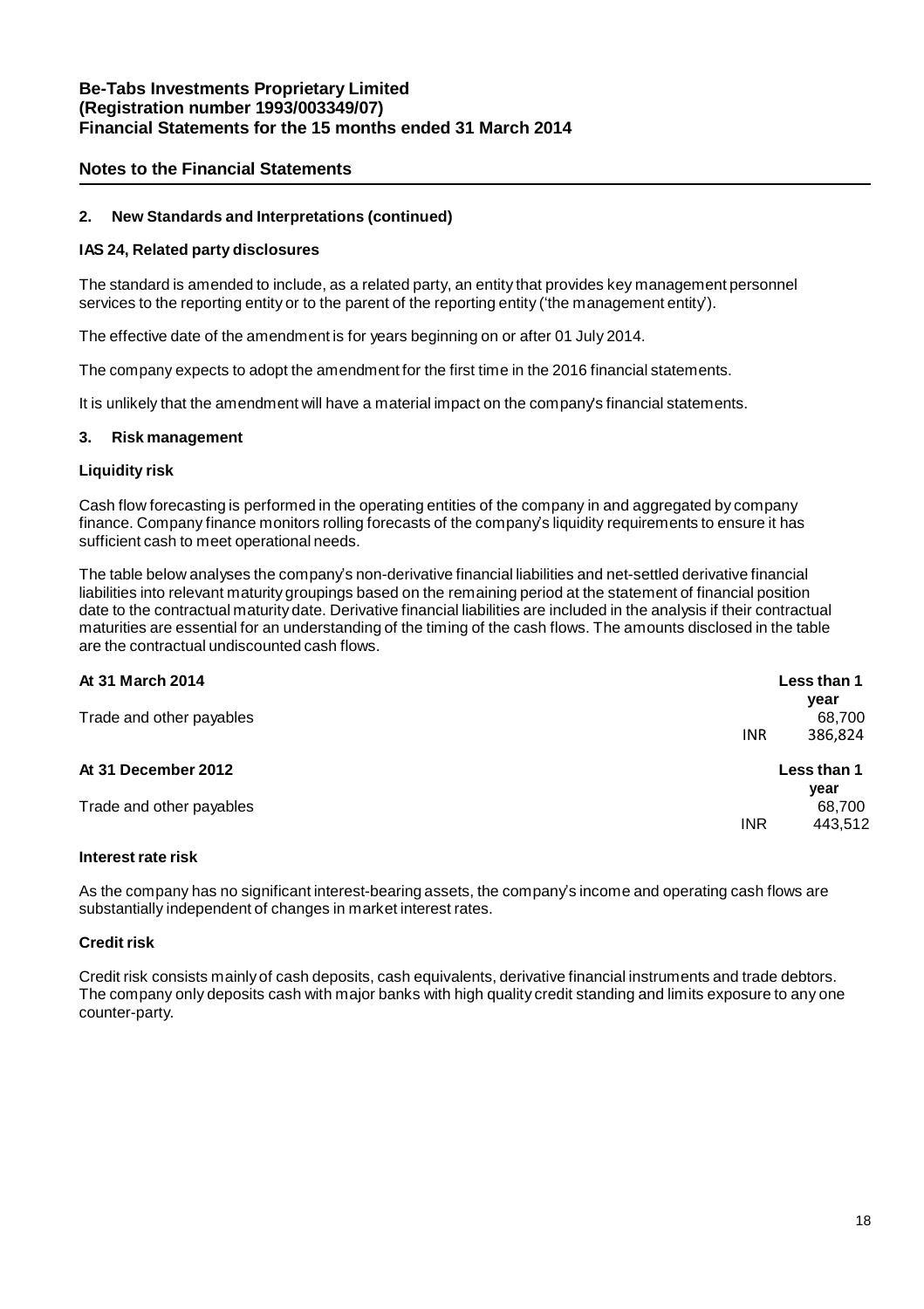|                                                                                              | 15 Months ended 31 15 Months ended<br><b>March 2014</b><br>R | 31 December 2012<br>R | 15 Months ended 31<br><b>March 2014</b><br><b>INR</b> | 15 Months ended 31<br>December 2012<br><b>INR</b> |
|----------------------------------------------------------------------------------------------|--------------------------------------------------------------|-----------------------|-------------------------------------------------------|---------------------------------------------------|
| 3.<br>Risk management (continued)                                                            |                                                              |                       |                                                       |                                                   |
| Financial assets exposed to credit risk at 15 months end were as<br>follows:                 |                                                              |                       |                                                       |                                                   |
|                                                                                              | 2014                                                         | 2012                  | 2014                                                  | 2012                                              |
|                                                                                              | R                                                            | R                     | <b>INR</b>                                            | <b>INR</b>                                        |
| <b>Financial instrument</b>                                                                  |                                                              |                       |                                                       |                                                   |
| Loan to holding company                                                                      | 3,500,712                                                    | 2,146,978             | 19,711,216                                            | 13,860,413                                        |
| Trade and other receivables                                                                  | 59,216                                                       | 59,216                | 333,423                                               | 382,285                                           |
| Cash and cash equivalents                                                                    | 287,514                                                      | 153,130               | 1,618,885                                             | 988,573                                           |
| Financial assets by category<br>4.                                                           |                                                              |                       |                                                       |                                                   |
| The accounting policies for financial instruments have been applied to the line items below: |                                                              |                       |                                                       |                                                   |
| 2014                                                                                         | Loans and<br>receivables                                     | Total                 | Loans and<br>receivables                              | <b>Total</b>                                      |
|                                                                                              |                                                              | R <sub>R</sub>        | <b>INR</b>                                            | <b>INR</b>                                        |
| Loans to group companies                                                                     | 3,500,712                                                    | 3,500,712             | 19,711,216                                            | 19,711,216                                        |
| Trade and other receivables                                                                  | 59,216                                                       | 59,216                | 333,423                                               | 333,423                                           |
| Cash and cash equivalents                                                                    | 287,514                                                      | 287,514               | 1,618,885                                             | 1,618,885                                         |
|                                                                                              | 3,847,442                                                    | 3,847,442             | 21,663,525                                            | 21,663,525                                        |
| 2012                                                                                         |                                                              |                       |                                                       |                                                   |
|                                                                                              | Loans and<br>receivables                                     | Total                 | Loans and<br>receivables                              | <b>Total</b>                                      |
|                                                                                              | R                                                            | R                     | <b>INR</b>                                            | <b>INR</b>                                        |
| Loans to group companies                                                                     | 2,146,978                                                    | 2,146,978             | 13,860,413                                            | 13,860,413                                        |
| Trade and other receivables                                                                  | 59,216                                                       | 59,216                | 382,285                                               | 382,285                                           |
| Cash and cash equivalents                                                                    | 153,130                                                      | 153,130               | 988,573                                               | 988,573                                           |
|                                                                                              | 2,359,324                                                    | 2,359,324             | 15,231,272                                            | 15,231,272                                        |

# **5. Financial liabilities by category**

The accounting policies for financial instruments have been applied to the line items below:

**2014**

|                                                         | <b>Financial liabilities at</b><br>amortised cost | <b>Total</b> | <b>Financial liabilities at</b><br>amortised cost | Total      |
|---------------------------------------------------------|---------------------------------------------------|--------------|---------------------------------------------------|------------|
|                                                         | R                                                 |              | R<br><b>INR</b>                                   | <b>INR</b> |
| Trade and other payables                                | 68,700                                            | 68,700       | 386,824                                           | 386,824    |
| 2012                                                    |                                                   |              |                                                   |            |
|                                                         | <b>Financial liabilities at</b><br>amortised cost | <b>Total</b> |                                                   |            |
|                                                         | R                                                 | R            | <b>INR</b>                                        | <b>INR</b> |
| Trade and other payables                                | 68,700                                            | 68,700       | 443,512                                           | 443,512    |
| Loans to (from) group companies Holding company<br>6.   | R                                                 | R            | <b>INR</b>                                        | <b>INR</b> |
| Be-Tabs Pharmaceuticals Proprietary Limited             | 3,500,712                                         | 2,146,978    | 3,500,712                                         | 2,146,978  |
|                                                         |                                                   |              |                                                   |            |
| The loan is unsecured and interest free.                |                                                   |              |                                                   |            |
| The loan is not expected to be repaid within 12 months. |                                                   |              |                                                   |            |
| Trade and other receivables<br>7.                       |                                                   |              |                                                   |            |
|                                                         | $\mathbb{R}$                                      | R            | <b>INR</b>                                        | <b>INR</b> |
| Deposits                                                | 59,216                                            | 59,216       | 333,423                                           | 382,285    |
| <b>VAT</b>                                              | 207,047                                           | 205,254      | 1,165,805                                         | 1,325,074  |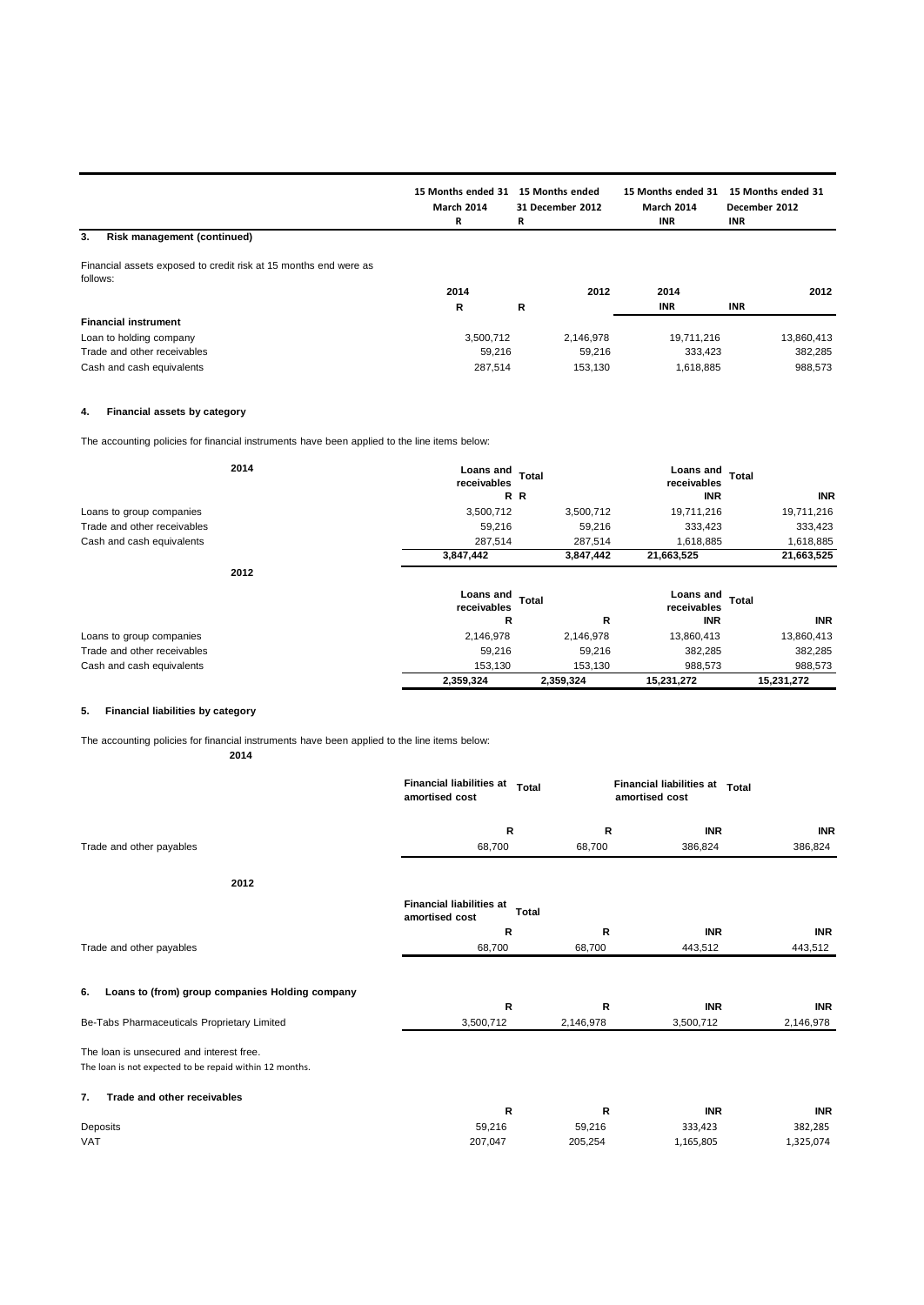| 266,263 | 264.470 | 1.499.229 | 1.707.360 |
|---------|---------|-----------|-----------|
|         |         |           |           |

#### **8. Cash and cash equivalents**

For the purpose of the statement of cash flows, cash includes total cash assets:

| <b>Bank balances</b>                                                         |                     | R<br>287,514                                | R<br>153,130            | INR<br>1,618,885        | INR<br>988,573        |
|------------------------------------------------------------------------------|---------------------|---------------------------------------------|-------------------------|-------------------------|-----------------------|
| 9                                                                            | Share capital       |                                             |                         |                         |                       |
| Authorised                                                                   |                     |                                             |                         |                         |                       |
| 1000 Ordinary shares of R1 each                                              | R                   | R<br>1,000                                  | 1,000                   |                         |                       |
|                                                                              |                     |                                             |                         |                         |                       |
|                                                                              | <b>INR</b><br>5,631 | <b>INR</b><br>5,631                         |                         |                         |                       |
| <b>Issued</b><br>200 Ordinary shares of R1 each                              |                     | ${\bf R}$<br>200                            | R<br>200                |                         |                       |
|                                                                              |                     | <b>INR</b><br>1,126                         | <b>INR</b><br>1,291     |                         |                       |
| 10. Trade and other payables                                                 |                     |                                             |                         |                         |                       |
| Trade payables                                                               |                     | R<br>68,700                                 | R<br>68,700             | <b>INR</b><br>386,824   | <b>INR</b><br>443,512 |
| 11. Expenses by nature                                                       |                     |                                             |                         |                         |                       |
| Fines and penalties                                                          |                     | R                                           | R<br>17,129             | <b>INR</b>              | <b>INR</b><br>111,590 |
| Legal expenses                                                               |                     | 1,520                                       | 1,163                   | 9,118                   | 7,577                 |
| Bank charges<br>Total cost of sales, distribution costs and administrative   |                     | 1,302                                       | 905                     | 7,810                   | 5,896                 |
| expenses                                                                     |                     | 2,822                                       | 19,197                  | 16,929                  | 125,062               |
| Investment revenue<br>12.                                                    |                     |                                             |                         |                         |                       |
| <b>Finance income</b>                                                        |                     | R                                           | R                       | <b>INR</b>              | <b>INR</b>            |
| Bank                                                                         |                     | 1,692                                       | 65                      | 10,150                  | 423                   |
| 13. Finance costs<br>Interest paid                                           |                     | $\overline{a}$                              | 1,423                   |                         | 9,270                 |
|                                                                              |                     |                                             |                         |                         |                       |
| 14. Income tax expense<br>Major components of the income tax expense Current |                     |                                             |                         |                         |                       |
| Local income tax - current period                                            |                     | R<br>417,175                                | R                       | <b>INR</b><br>2,502,549 | <b>INR</b>            |
|                                                                              |                     |                                             |                         |                         |                       |
| Reconciliation of the income tax expense                                     |                     |                                             |                         |                         |                       |
| Reconciliation between accounting profit and income tax expense.             |                     | R                                           | R                       | <b>INR</b>              | <b>INR</b>            |
| Accounting profit                                                            |                     | 1,489,911                                   | $-20,555$               | 8,937,678               | $-133,909$            |
| Tax at the applicable tax rate of 28%                                        |                     | 417,175                                     | $-5,755$                | 2,502,549               | $-37,492$             |
| Tax effect of adjustments on taxable income                                  |                     |                                             |                         |                         |                       |
| Non-deductible expenses                                                      |                     | 417,175                                     | 5,755<br>$\overline{a}$ | 2,502,549               | 37,492                |
| Cash generated from operations<br>15.                                        |                     |                                             |                         |                         |                       |
|                                                                              |                     | R                                           | R                       | INR                     | <b>INR</b>            |
| Profit before taxation<br>Adjustments for:                                   |                     | 1,489,911                                   | $-20,555$               | 8,389,139               | $-132,699$            |
| Interest received<br>Finance costs                                           |                     | $-1,692$                                    | -65<br>1,423            | $-9,527$                | -420<br>9,187         |
| Changes in working capital:                                                  |                     |                                             |                         |                         |                       |
| Trade and other receivables                                                  |                     | $-1,793$<br>1,486,426                       | 36,031<br>16,834        | $-10,096$<br>8,369,516  | 232,608<br>108,677    |
|                                                                              |                     |                                             |                         |                         |                       |
| 16. Related parties<br><b>Relationships</b><br>Ultimate holding company      |                     | Daiichi Sankyo Limited                      |                         |                         |                       |
| Holding company                                                              |                     | Be-Tabs Pharmaceuticals Proprietary Limited |                         |                         |                       |
| <b>Related party balances</b>                                                |                     |                                             |                         |                         |                       |

 $\overline{\phantom{0}}$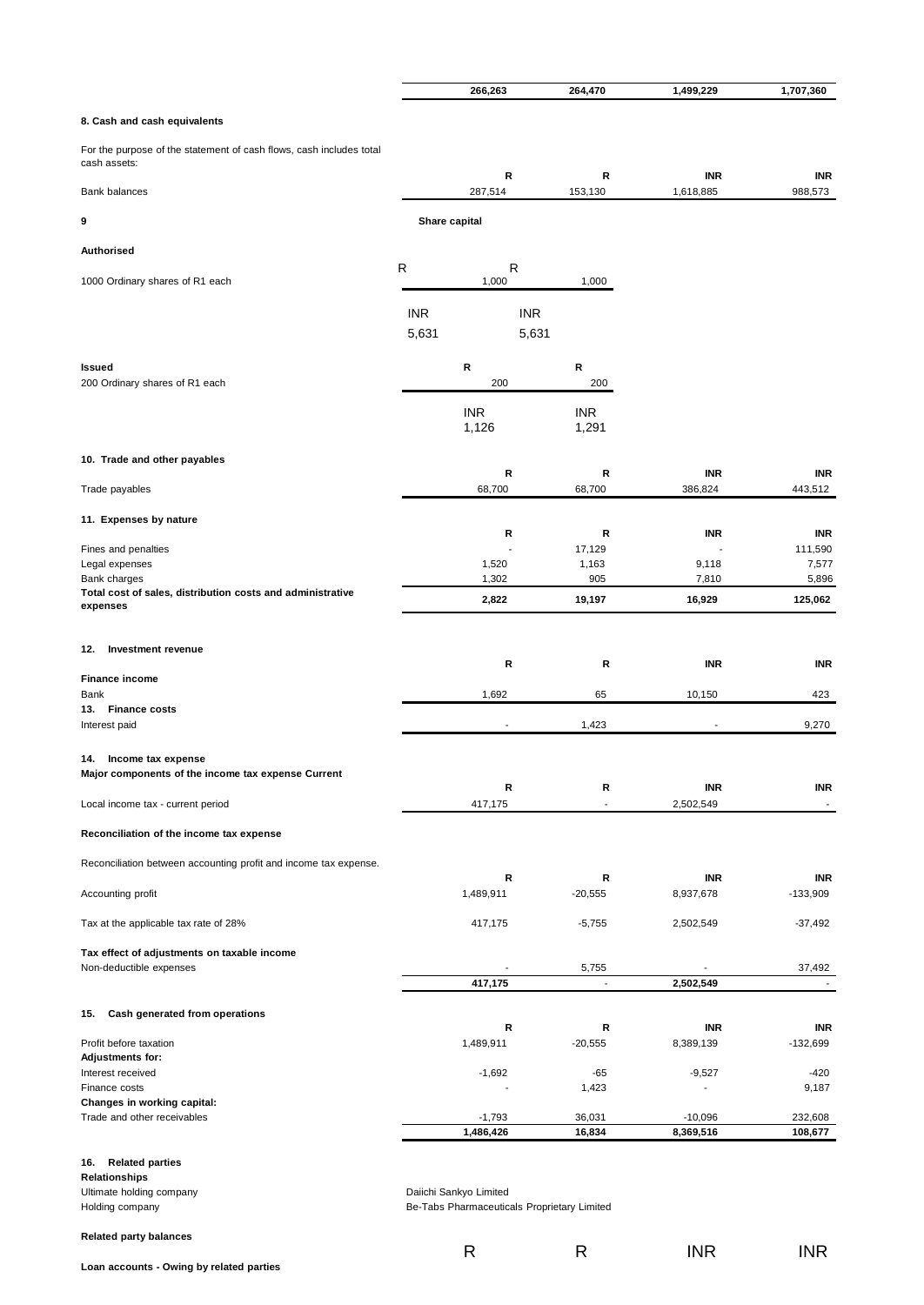| Be-Tabs Pharmaceuticals F<br><b>Proprietary Limited</b> | i.500.712 | .146.978 | 19.711.216 | 13.860.413 |
|---------------------------------------------------------|-----------|----------|------------|------------|
|                                                         |           |          |            |            |